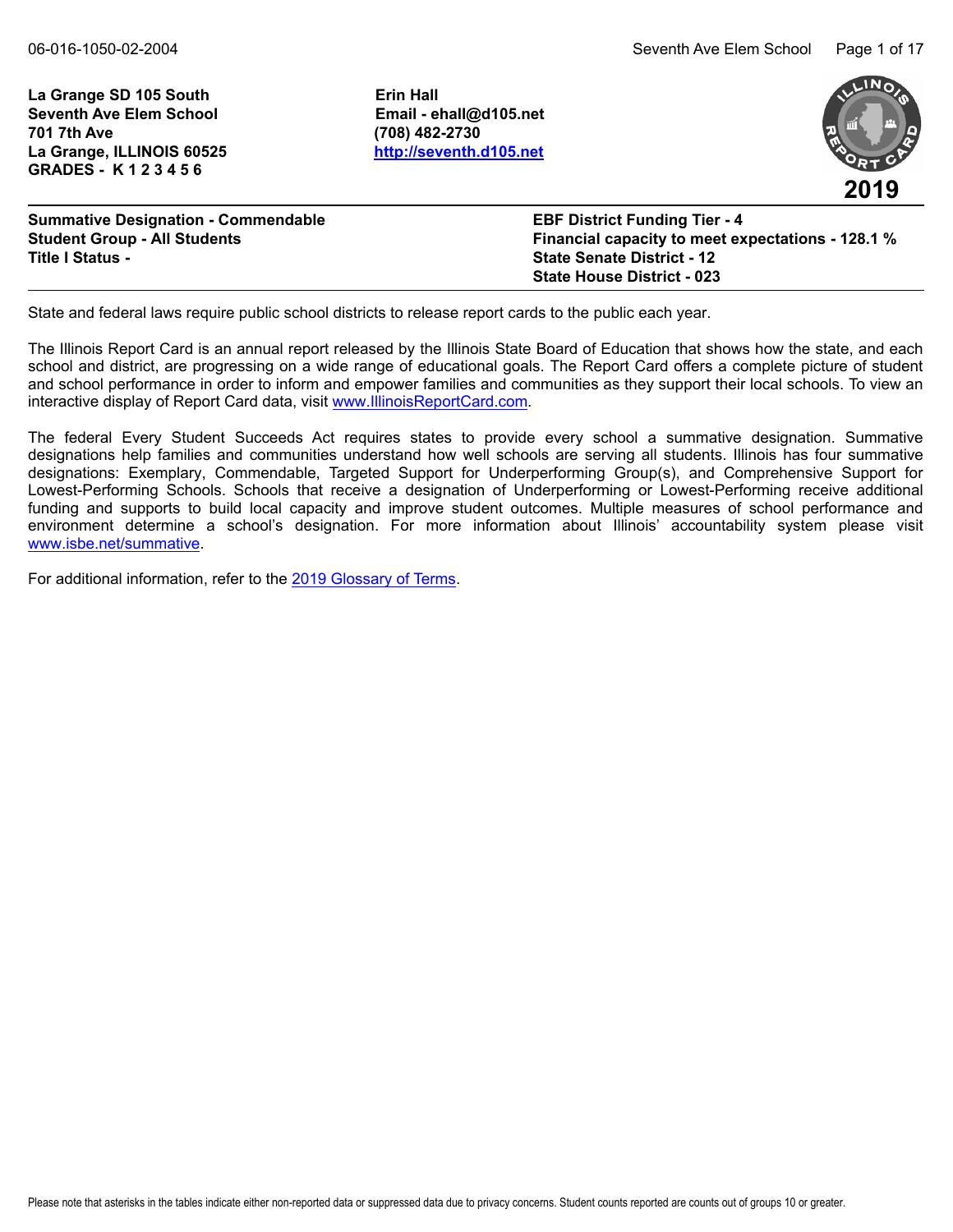## **STUDENTS**

|                 | <b>STUDENT ENROLLMENT</b> |         |              |          |         |                                       |          |                |                              |         |               |                 |
|-----------------|---------------------------|---------|--------------|----------|---------|---------------------------------------|----------|----------------|------------------------------|---------|---------------|-----------------|
|                 |                           |         |              |          |         | <b>Native</b><br>Hawaiian<br>/Pacific | American | Two or<br>More | <b>Children</b><br>with      | English | Low           |                 |
|                 | All                       | White   | <b>Black</b> | Hispanic | Asian   | <b>Islander</b>                       | Indian   | Races          | <b>Disabilities Learners</b> |         | <b>Income</b> | <b>Homeless</b> |
| School          | 251                       | 148     |              | 71       | 6       | $\star$                               |          | 18             | 59                           | 33      | 71            | 2               |
|                 |                           | 59.0%   | 2.8%         | 28.3%    | 2.4%    | *                                     | 0.4%     | 7.2%           | 23.5%                        | 13.1%   | 28.3%         | 0.8%            |
| <b>District</b> | 1,349                     | 698     | 42           | 526      | 19      | $\star$                               |          | 63             | 319                          | 215     | 542           | 11              |
|                 |                           | 51.7%   | 3.1%         | 39.0%    | 1.4%    | *                                     | 0.1%     | 4.7%           | 23.6%                        | 15.9%   | 40.2%         | 0.8%            |
| <b>State</b>    | 1,984,519                 | 944,451 | 331,838      | 523,306  | 102,113 | 2,061                                 | 5,067    | 75,683         | 364,698                      | 241,093 | 968,570       | 39,579          |
|                 |                           | 47.6%   | 16.7%        | 26.4%    | 5.1%    | 0.1%                                  | 0.3%     | 3.8%           | 18.4%                        | 12.1%   | 48.8%         | 2.0%            |
|                 |                           |         |              |          |         |                                       |          |                |                              |         |               |                 |

**Student Enrollment** is based on Serving School.

**Children with Disabilities** are those students eligible to receive special education services through an IEP or support through a 504 plan. **English Learners** are students eligible for transitional bilingual programs. **Low Income** are students who receive or live in households that receive SNAP or TANF; are classified as homeless, migrant, runaway, Head Start, or foster children; or live in a household where the household income meets the USDA income guidelines to receive free or reduced-price meals.

**Homeless** students are those who do not have permanent and adequate homes.

|               | <b>ICHRONIC ABSENTEEISM RATE</b> |       |              |                 |         |                      |          |                |                         |                         |          |               |
|---------------|----------------------------------|-------|--------------|-----------------|---------|----------------------|----------|----------------|-------------------------|-------------------------|----------|---------------|
|               | <b>Native</b>                    |       |              |                 |         |                      |          |                |                         |                         |          |               |
|               |                                  |       |              |                 |         | Hawaiian<br>/Pacific | American | Two or<br>More | <b>Children</b><br>with | <b>Students</b><br>with | English  | Low           |
|               | All                              | White | <b>Black</b> | <b>Hispanic</b> | Asian   | Islander             | Indian   | Races          | <b>Disabilities</b>     | <b>IEPs</b>             | Learners | <b>Income</b> |
| <b>School</b> | 5.3%                             | 4.1%  | $\star$      | 9.4%            | $\star$ | $\star$              | *        | 5.5%           | 6.3%                    | 8.2%                    | 3.8%     | $9.0\%$       |
| District      | 8.0%                             | 6.9%  | 9.3%         | 9.1%            | 16.8%   |                      |          | 9.0%           | 12.8%                   | 14.5%                   | 5.3%     | 14.2%         |
| <b>State</b>  | 17.5%                            | 12.8% | 30.9%        | 19.5%           | 8.7%    | 17.6%                | 23.6%    | 19.7%          | 25.4%                   | 26.3%                   | 17.2%    | 25.4%         |

|              | <b>ISTUDENT MOBILITY RATE</b> |      |        |       |              |                 |         |                      |          |                |                         |                         |          |               |
|--------------|-------------------------------|------|--------|-------|--------------|-----------------|---------|----------------------|----------|----------------|-------------------------|-------------------------|----------|---------------|
|              |                               |      |        |       |              |                 |         | <b>Native</b>        |          |                |                         |                         |          |               |
|              |                               |      |        |       |              |                 |         | Hawaiian<br>/Pacific | American | Two or<br>More | <b>Children</b><br>with | <b>Students</b><br>with | English  | Low           |
|              | All                           | Male | Female | White | <b>Black</b> | <b>Hispanic</b> | Asian   | <b>Islander</b>      | Indian   | Races          | <b>Disabilities</b>     | <b>IEPs</b>             | Learners | <b>Income</b> |
| School       | 5.1%                          | 4.5% | 5.8%   | 4.7%  |              | 2.9%            | $\star$ | $\star$              |          | 9.5%           | 5.3%                    | 6.8%                    | 11.4%    | 4.2%          |
| District     | 4.3%                          | 3.1% | 5.6%   | 3.2%  | 11.6%        | 4.9%            | 5.0%    |                      |          | 6.3%           | 4.7%                    | 5.1%                    | 5.9%     | 7.2%          |
| <b>State</b> | 7.1%                          | '.5% | 6.7%   | 4.7%  | 14.0%        | 6.7%            | 6.6%    | 8.8%                 | 10.3%    | 8.3%           | 8.7%                    | $9.6\%$                 | 8.4%     | 9.7%          |

**Students with IEPs** are those eligible to receive special education services.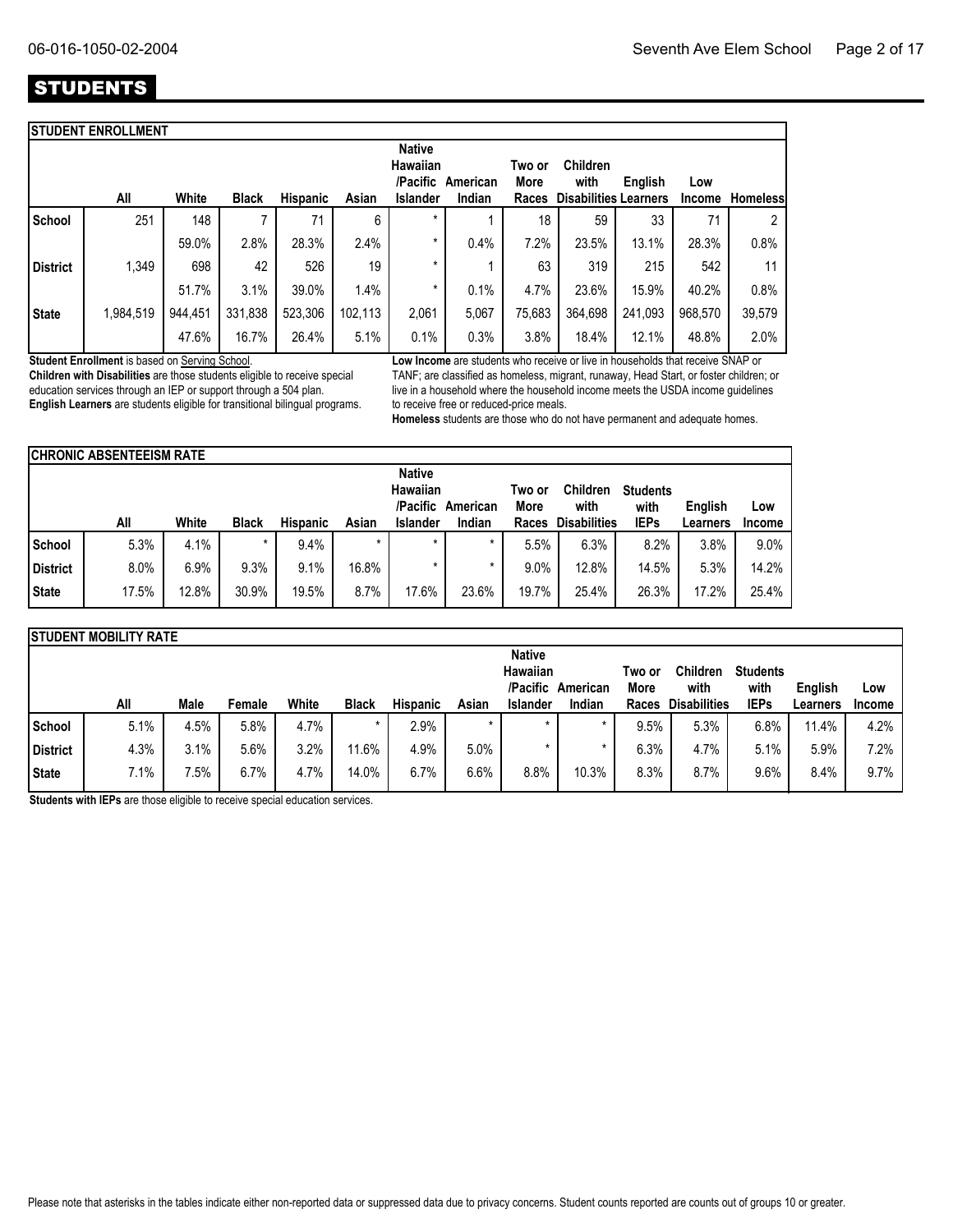# INSTRUCTIONAL SETTING

|            | <b>TOTAL SCHOOL DAYS</b><br><b>Number of Days</b> |              | % of 8TH GRADERS<br><b>PASSING ALGEBRA I</b> |
|------------|---------------------------------------------------|--------------|----------------------------------------------|
| School     | 175                                               | School       |                                              |
| l District | 175                                               | l District   | 20.7%                                        |
| l State    | 175                                               | <b>State</b> | 30.6%                                        |

|                 | <b>ISTUDENT-TO-STAFF RATIOS</b>        |                                       |                                            |                         |                 | <b>HEALTH</b>                                    |
|-----------------|----------------------------------------|---------------------------------------|--------------------------------------------|-------------------------|-----------------|--------------------------------------------------|
|                 | Pupil-<br><b>Teacher</b><br>Elementary | Pupil-<br><b>Teacher</b><br>Secondary | Pupil-<br><b>Certified</b><br><b>Staff</b> | Pupil-<br>Administrator |                 | <b>AND</b><br><b>WELLNESS</b><br>(days per week) |
| School          | --                                     | $- -$                                 | --                                         | --                      | School          | 5.0                                              |
| <b>District</b> | 13.1                                   | $\star$                               | 7.3                                        | 113.8                   | <b>District</b> | 5.0                                              |
| <b>State</b>    | 18.4                                   | 19.0                                  | 10.4                                       | 172.5                   | <b>State</b>    | 3.7                                              |

|              | <b>AVERAGE CLASS SIZE</b> (as of the first school day in May) |      |      |      |      |      |      |      |      |          |         |  |  |
|--------------|---------------------------------------------------------------|------|------|------|------|------|------|------|------|----------|---------|--|--|
| Grades       |                                                               |      |      |      |      |      |      |      |      | $9 - 12$ | Overall |  |  |
| School       | 21.5                                                          | 16.5 | 17.5 | 16.0 | 16.0 | 19.8 | 16.7 |      |      |          | 17.7    |  |  |
| District     | 22.2                                                          | 17.1 | 17.6 | 17.6 | 17.6 | 20.4 | 19.8 | 19.6 | 18.3 | $\star$  | 18.9    |  |  |
| <b>State</b> | 21.5                                                          | 21.3 | 21.6 | 22.0 | 22.4 | 23.0 | 23.2 | 22.8 | 22.6 | 21.7     | 21.9    |  |  |

|                 | TIME DEVOTED TO TEACHING CORE SUBJECTS (Minutes Per Day) |    |    |    |                                                |    |     |     |                       |    |    |    |  |
|-----------------|----------------------------------------------------------|----|----|----|------------------------------------------------|----|-----|-----|-----------------------|----|----|----|--|
|                 | <b>Mathematics</b>                                       |    |    |    | <b>Science</b><br><b>English/Language Arts</b> |    |     |     | <b>Social Science</b> |    |    |    |  |
| <b>Grades</b>   |                                                          |    |    |    |                                                |    |     |     |                       |    |    |    |  |
| School          | 75                                                       | 75 |    | 30 | 40                                             |    | 160 | 150 |                       | 30 | 40 |    |  |
| <b>District</b> | 62                                                       | 62 | 82 | 26 | 31                                             | 82 | 122 | 117 | 162                   | 26 | 31 | 82 |  |
| <b>State</b>    | 90                                                       | 48 | 46 | 30 | 48                                             | 46 | 150 | 96  | 92                    | 30 | 48 | 46 |  |

|                 | <b>TEACHER INFORMATION</b> (Full-Time Equivalents) |       |        |       |              |                 |       |                 |          |        |                |  |  |
|-----------------|----------------------------------------------------|-------|--------|-------|--------------|-----------------|-------|-----------------|----------|--------|----------------|--|--|
|                 |                                                    |       |        |       |              |                 |       | <b>Native</b>   |          |        |                |  |  |
|                 |                                                    |       |        |       |              |                 |       | Hawaiian        |          | Two or |                |  |  |
|                 | Total                                              |       |        |       |              |                 |       | /Pacific        | American | More   |                |  |  |
|                 |                                                    |       |        |       |              |                 |       |                 |          |        |                |  |  |
|                 | <b>Number</b>                                      | Male  | Female | White | <b>Black</b> | <b>Hispanic</b> | Asian | <b>Islander</b> | Indian   | Races  | <b>Unknown</b> |  |  |
| <b>District</b> | 128                                                | 16.0% | 84.0%  | 94.5% | $\star$      | 3.0%            | 0.8%  |                 |          |        | $.7\%$         |  |  |

|                 | <b>TEACHER INFORMATION (Experience)</b> |                         |                         |
|-----------------|-----------------------------------------|-------------------------|-------------------------|
|                 |                                         | $%$ of                  | $%$ of                  |
|                 | Average<br>Teaching                     | <b>Teachers</b><br>with | <b>Teachers</b><br>with |
|                 | <b>Experience</b>                       | <b>Bachelor's</b>       | Master's                |
|                 | (Years)                                 | <b>Degrees</b>          | & Above                 |
| School          |                                         |                         |                         |
| <b>District</b> | 13.0                                    | 20.1%                   | 79.9%                   |
| <b>State</b>    | 13.2                                    | 38.9%                   | 60.6%                   |

|                 | <b>ITEACHER RETENTION RATE</b> |              | <b>ITEACHER ATTENDANCE RATE</b> |                 | <b>ITEACHER EVALUATION RATE</b> | <b>IPRINCIPAL TURNOVER (Count)</b> |     |  |
|-----------------|--------------------------------|--------------|---------------------------------|-----------------|---------------------------------|------------------------------------|-----|--|
| School          | 96.5%                          | School       | $\sim$ $\sim$                   | School          | --                              | School                             | 1.0 |  |
| <b>District</b> | 89.7%                          | l District   | 72.9%                           | <b>District</b> | 98.7%                           | <b>District</b>                    | 2.0 |  |
| <b>State</b>    | 85.7%                          | <b>State</b> | 73.5%                           | <b>State</b>    | 97.2%                           | <b>State</b>                       | 2.0 |  |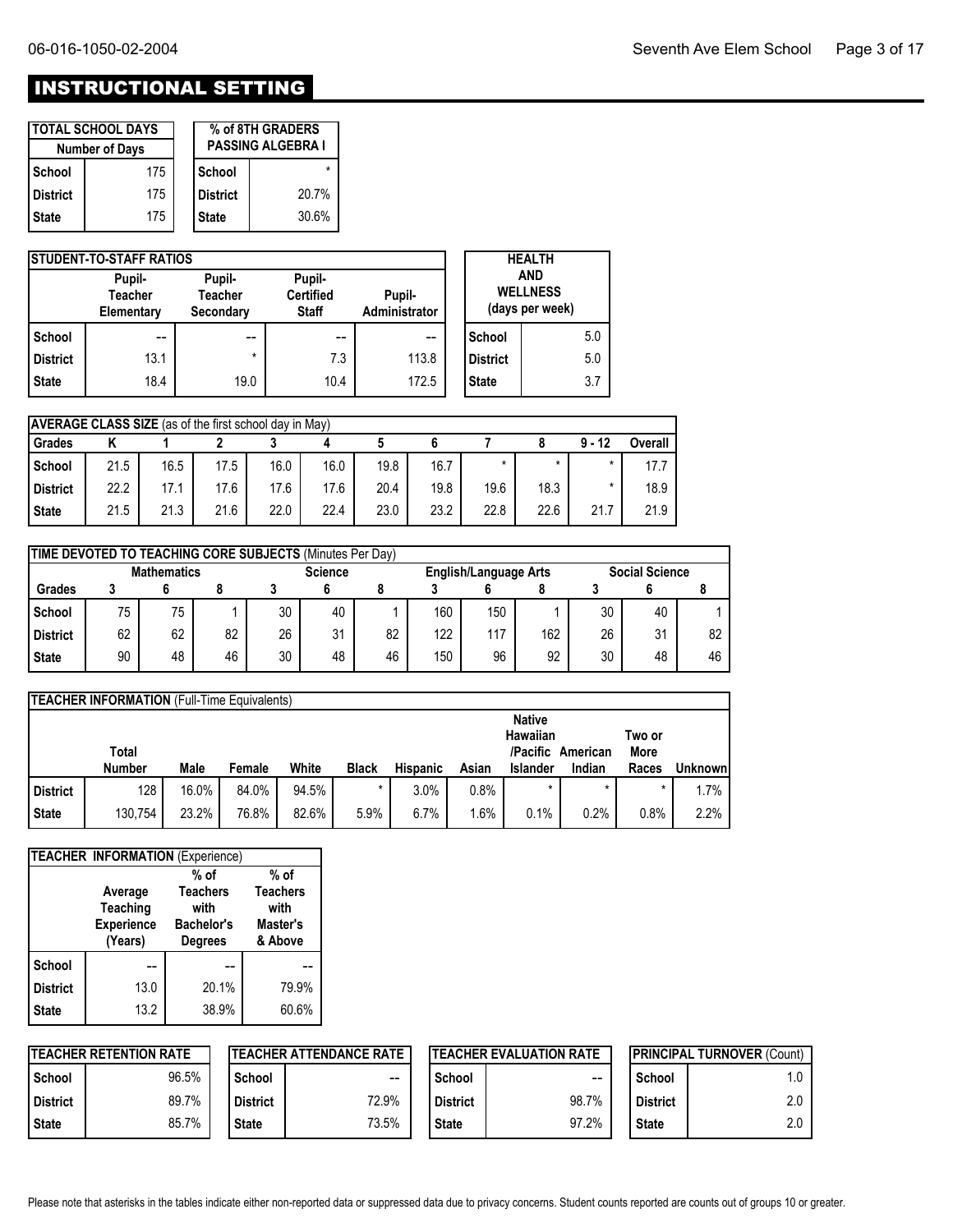## SCHOOL DISTRICT FINANCES

#### **AVERAGE TEACHER/ADMINISTRATOR SALARIES**





| <b>REVENUE BY SOURCE 2017-18</b> |                 |            |         | <b>EXPENDITURE BY FUND 2017-18</b>  |                 |            |         |  |  |  |
|----------------------------------|-----------------|------------|---------|-------------------------------------|-----------------|------------|---------|--|--|--|
|                                  | <b>District</b> | District % | State % |                                     | <b>District</b> | District % | State % |  |  |  |
| <b>Local Property Taxes</b>      | \$21,209,437    | 84.9%      | 60.6%   | <b>Education</b>                    | \$19,624,020    | 75.3%      | 70.5%   |  |  |  |
|                                  |                 |            |         | <b>Operations &amp; Maintenance</b> | \$1,807,129     | 6.9%       | 7.1%    |  |  |  |
| <b>Other Local Funding</b>       | \$694,462       | 2.8%       | 5.4%    | Transportation                      | \$951,057       | 3.6%       | 3.9%    |  |  |  |
|                                  |                 |            |         | Debt Service                        | \$2,816,126     | 10.8%      | 9.8%    |  |  |  |
| <b>Evidence-Based Funding</b>    | \$1,551,607     | 6.2%       | 20.9%   | <b>Tort</b>                         | \$170,637       | 0.7%       | 1.2%    |  |  |  |
|                                  |                 |            |         | <b>Municipal Retirement/</b>        |                 |            |         |  |  |  |
| Other State Funding              | \$563,630       | 2.3%       | $6.0\%$ | <b>Social Security</b>              | \$691,986       | 2.7%       | 2.0%    |  |  |  |
|                                  |                 |            |         | <b>Fire Prevention &amp; Safety</b> | \$2,094         | $0.0\%$    | 0.5%    |  |  |  |
| Federal Funding                  | \$968,905       | 3.9%       | 7.1%    | <b>Capital Projects</b>             | \$0             | $0.0\%$    | 4.9%    |  |  |  |
| I TOTAL                          | \$24,988,041    |            |         | <b>TOTAL</b>                        | \$26,063,049    |            |         |  |  |  |

#### **OTHER FINANCIAL INDICATORS**

|            | 2016 Equalized<br><b>Assessed Valuation</b><br>per Pupil | 2016 Total School<br>Tax Rate<br>per \$100 | 2017-18 Instructional<br><b>Expenditure</b><br>per Pupil | 2017-18 Operating<br><b>Expenditure</b><br>per Pupil |
|------------|----------------------------------------------------------|--------------------------------------------|----------------------------------------------------------|------------------------------------------------------|
| l District | \$437.379                                                | 3.75                                       | \$9,913                                                  | \$17,231                                             |
| State      | $***$                                                    | $***$                                      | \$8,172                                                  | \$13,764                                             |

\*\* Due to the way Illinois school districts are configured, state averages for equalized assessed valuation per pupil and total school tax rate per \$100 are not provided.

**Equalized assessed valuation** includes all computed property values upon which a district's local tax rate is calculated.

**Total school tax rate** is a district's total tax rate as it appears on local property tax bills.

**Instructional expenditure per pupil** includes the direct costs of teaching pupils or the interaction between teachers and pupils.

**Operating expenditure per pupil** includes the gross operating cost of a school district excluding summer school, adult education, bond principal retired, and capital expenditures.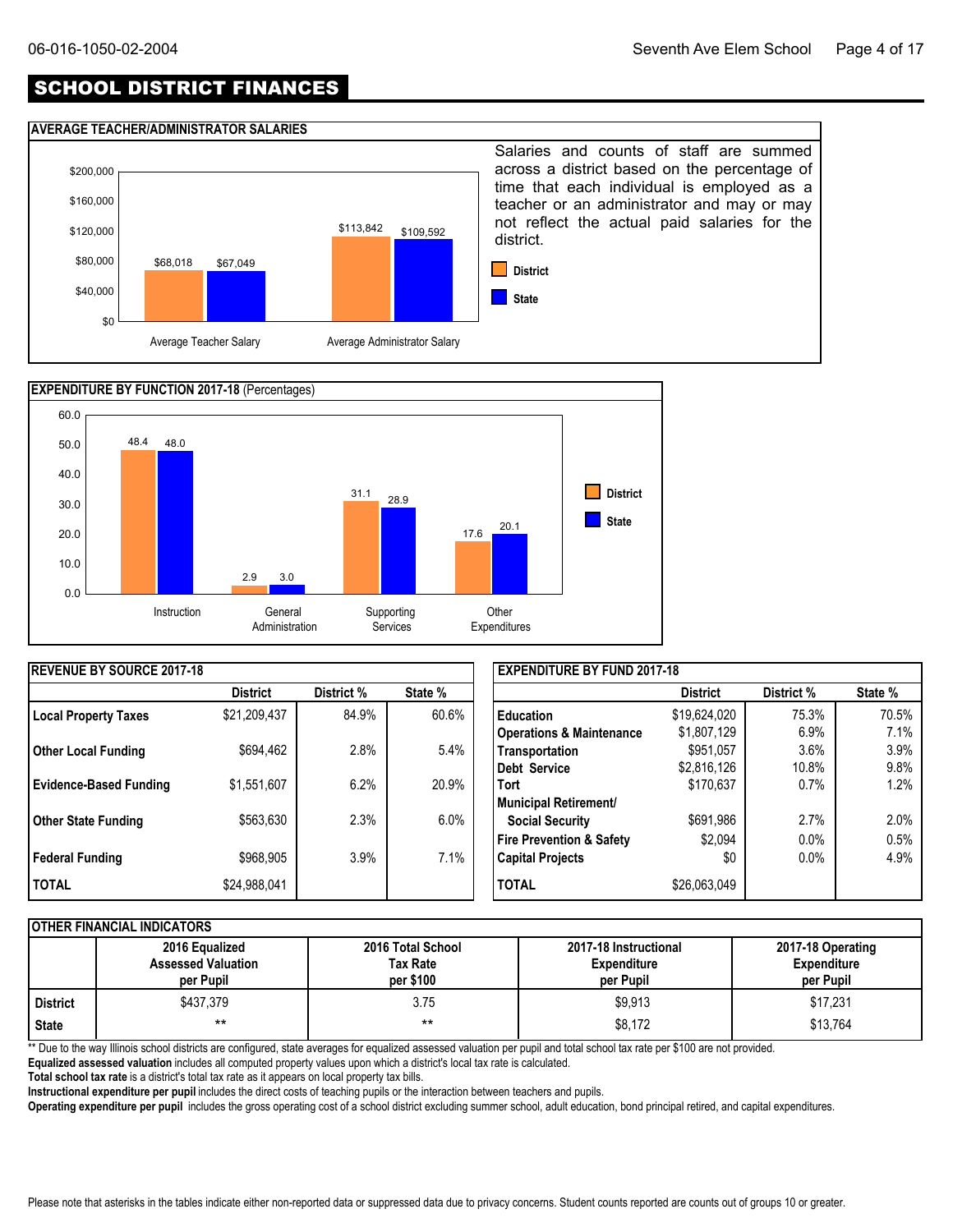## SCHOOL-LEVEL FINANCES

[www.isbe.net/site-based](https://www.isbe.net/site-based). The Every Student Succeeds Act requires LEAs to report school-level expenditure data, beginning with school year 2018-19. LEAs are required to report actual personnel and non-personnel expenditures of both site-specific and district-centralized expenditures. These data are self-reported and may differ from Annual Financial Report data. For more information, visit

For Site-Based Expenditure Reporting, enrollment numbers display the average of the enrolled student count on October 1 and March 1 of the reporting year, including all children aged 3 through 21 in grades prekindergarten through 12 served by the LEA or placed in another educational institution by the LEA. Note that students attending only part of each day are counted as proportional students in the count, which may lead to decimal places in the enrollment number.

|                 |                   |       | Site-Level Per-Pupil<br><b>Expenditures</b> |          |     | District Centralized Per-Pupil   Total Per-Pupil Expenditures  <br><b>Expenditures</b> |         |       |                                       |          |                   |                              |
|-----------------|-------------------|-------|---------------------------------------------|----------|-----|----------------------------------------------------------------------------------------|---------|-------|---------------------------------------|----------|-------------------|------------------------------|
|                 | <b>Enrollment</b> |       | Federal State/Local Subtotal                |          |     | Federal State/Local Subtotal                                                           |         |       | <b>Federal State/Local Subtotal I</b> |          | <b>Exclusions</b> | Total<br><b>Expenditures</b> |
| School          | 250.81            | \$434 | \$10.970                                    | \$11,404 | \$0 | \$6.014                                                                                | \$6.014 | \$434 | \$16.984                              | \$17.418 |                   |                              |
| <b>District</b> | .360.09           | \$210 | \$10.750                                    | \$10.960 | \$0 | \$5.962                                                                                | \$5.962 | \$210 | \$16.712                              | \$16.923 | \$2,921,007       | \$25,937,093                 |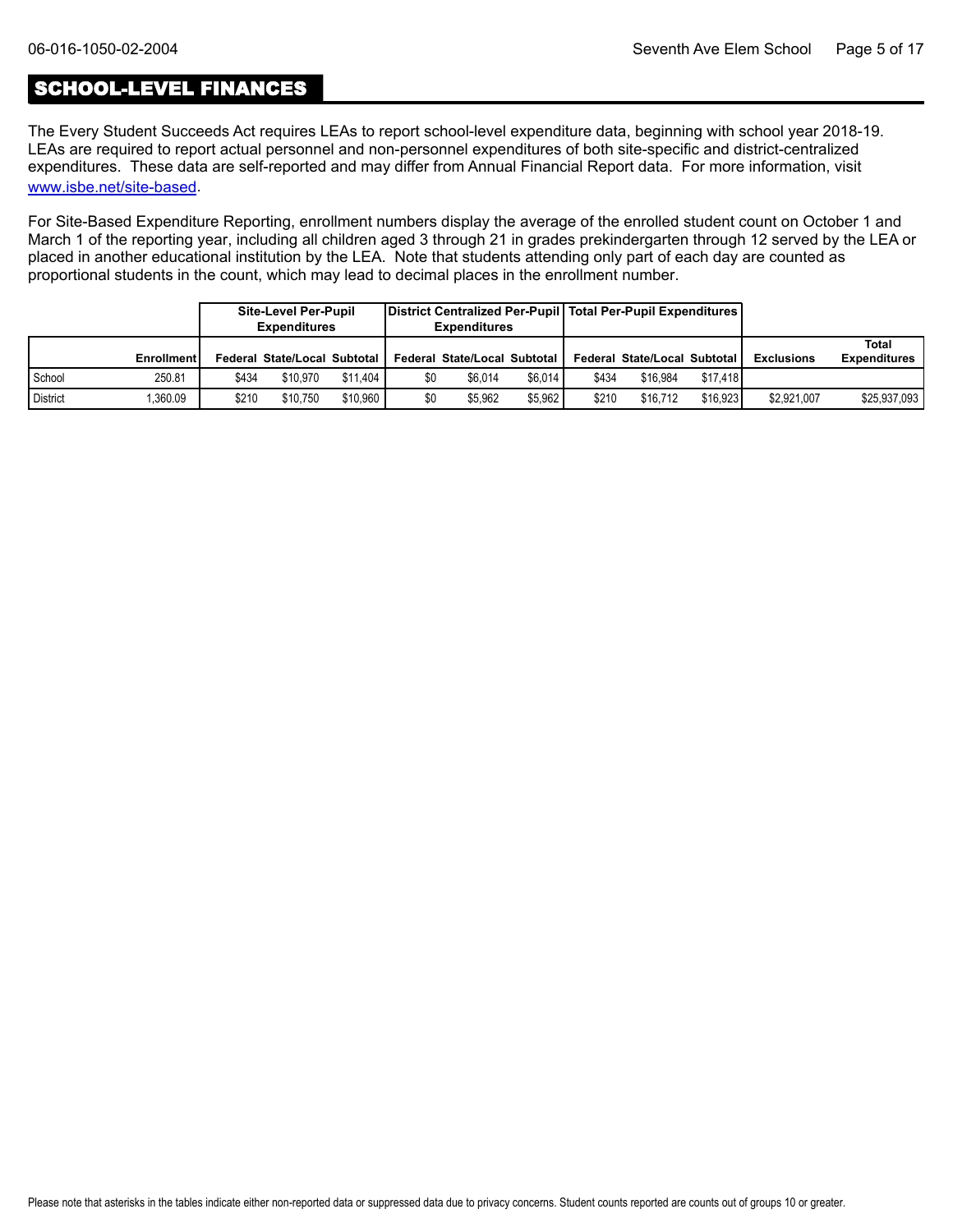## ACADEMIC PERFORMANCE - ASSESSMENTS

The federal Every Student Succeeds Act (ESSA) requires states to assess their learning standards for English language arts (ELA), mathematics, and science. Each state may also have a general assessment for the majority of its students, and an alternate assessment for the one percent of students with the most significant cognitive disabilities. ESSA also requires that English Learners be assessed in four domains (reading, writing, speaking and listening) each year until they reach proficiency. Results are presented both by subject (all tests combined) and then by individual test.

|              | ELA PARTICIPATION - ALL TESTS (Demographics)<br><b>Native</b>              |         |                 |         |         |         |        |       |         |                                |                                                |                                        |                     |                      |  |
|--------------|----------------------------------------------------------------------------|---------|-----------------|---------|---------|---------|--------|-------|---------|--------------------------------|------------------------------------------------|----------------------------------------|---------------------|----------------------|--|
|              | All<br>White<br>Male<br><b>Black</b><br><b>Hispanic</b><br>Asian<br>Female |         |                 |         |         |         |        |       |         | Two or<br><b>More</b><br>Races | <b>Children</b><br>with<br><b>Disabilities</b> | <b>Students</b><br>with<br><b>IEPs</b> | English<br>Learners | Low<br><b>Income</b> |  |
| l School     | 142                                                                        | 70      | 72 <sub>1</sub> | 89      |         | 34      |        |       |         | 13                             | 35                                             | 25                                     |                     | 33                   |  |
|              | 100.0%                                                                     | 100.0%  | 100.0%          | 100.0%  |         | 100.0%  |        |       |         | 100.0%                         | 100.0%                                         | 100.0%                                 | 100.0%              | 100.0%               |  |
| District     | 880                                                                        | 480     | 400             | 464     | 26      | 339     | 12     |       | $\star$ | 38                             | 209                                            | 139                                    | 130                 | 362                  |  |
|              | 98.0%                                                                      | 98.8%   | 97.1%           | 97.3%   | 100.0%  | 98.5%   | 100.0% |       |         | 100.0%                         | 98.1%                                          | 98.6%                                  | 98.5%               | 98.1%                |  |
| <b>State</b> | 1,010,618                                                                  | 516,708 | 493,910         | 478,905 | 168,549 | 271,587 | 51,523 | 1,052 | 2,507   | 36,495                         | 182,538                                        | 150,559                                | 116,294             | 508,337              |  |
|              | 98.5%                                                                      | 98.5%   | 98.6%           | 98.7%   | 97.6%   | 98.7%   | 99.2%  | 98.0% | 97.9%   | 98.3%                          | 97.1%                                          | 97.0%                                  | 99.0%               | 98.5%                |  |

| MATH PARTICIPATION - ALL TESTS (Demographics) |  |
|-----------------------------------------------|--|

|          |           |         |         |         |              |                 |        | <b>Native</b>   |          |        |                     |                 |                  |               |
|----------|-----------|---------|---------|---------|--------------|-----------------|--------|-----------------|----------|--------|---------------------|-----------------|------------------|---------------|
|          |           |         |         |         |              |                 |        | Hawaiian        |          | Two or | <b>Children</b>     | <b>Students</b> |                  |               |
|          |           |         |         |         |              |                 |        | /Pacific        | American | More   | with                | with            | English          | Low           |
|          | All       | Male    | Female  | White   | <b>Black</b> | <b>Hispanic</b> | Asian  | <b>Islander</b> | Indian   | Races  | <b>Disabilities</b> | <b>IEPs</b>     | Learners         | <b>Income</b> |
| School   | 142       | 70      | 72.     | 89      |              | 34              |        |                 |          | 13     | 35                  | 25 <sub>1</sub> |                  | 33            |
|          | 100.0%    | 100.0%  | 100.0%  | 100.0%  |              | 100.0%          |        |                 |          | 100.0% | 100.0%              | 100.0%          | 100.0%           | 100.0%        |
| District | 882       | 483     | 399     | 465     | 26           | 340             | 12     |                 |          | 38     | 210                 | 139             | 130 <sub>1</sub> | 363           |
|          | 98.3%     | 99.4%   | 97.1%   | 97.7%   | 100.0%       | 98.8%           | 100.0% |                 |          | 100.0% | 98.6%               | 98.6%           | 98.5%            | 98.6%         |
| State    | 1,008,807 | 515,735 | 493,072 | 478,184 | 168,075      | 271,084         | 51.471 | 1,049           | 2,507    | 36,437 | 181,886             | 150,031         | 116,086          | 507,352       |
|          | 98.4%     | 98.3%   | 98.5%   | 98.7%   | 97.4%        | 98.5%           | 99.2%  | 97.9%           | 97.9%    | 98.2%  | 96.8%               | 96.7%           | 98.8%            | 98.3%         |
|          |           |         |         |         |              |                 |        |                 |          |        |                     |                 |                  |               |

|                 | SCIENCE PARTICIPATION - ALL TESTS (Demographics) |         |                  |         |              |          |         |                 |          |        |                     |                 |                 |               |
|-----------------|--------------------------------------------------|---------|------------------|---------|--------------|----------|---------|-----------------|----------|--------|---------------------|-----------------|-----------------|---------------|
|                 |                                                  |         |                  |         |              |          |         | <b>Native</b>   |          |        |                     |                 |                 |               |
|                 |                                                  |         |                  |         |              |          |         | Hawaiian        |          | Two or | <b>Children</b>     | <b>Students</b> |                 |               |
|                 |                                                  |         |                  |         |              |          |         | /Pacific        | American | More   | with                | with            | English         | Low           |
|                 | All                                              | Male    | Female           | White   | <b>Black</b> | Hispanic | Asian   | <b>Islander</b> | Indian   | Races  | <b>Disabilities</b> | <b>IEPs</b>     | <b>Learners</b> | <b>Income</b> |
| School          | 40                                               | 16      | 24               | 25      |              | $\star$  |         | $\star$         |          |        |                     |                 |                 | 11            |
|                 | 100.0%                                           | 100.0%  | 100.0%           | 100.0%  |              | $\star$  | $\star$ |                 |          |        |                     |                 | *               | 100.0%        |
| <b>District</b> | 287                                              | 151     | 136 <sub>1</sub> | 147     |              | 117      | $\star$ |                 |          |        | 76                  | 47              | 41              | 124           |
|                 | 97.3%                                            | 98.1%   | 96.5%            | 96.7%   |              | 98.3%    |         |                 |          |        | 95.0%               | 92.2%           | 97.6%           | 97.6%         |
| <b>State</b>    | 430,766                                          | 219,803 | 210,963          | 205,348 | 68,167       | 117,463  | 22,314  | 453             | 1,133    | 15,888 | 74,904              | 60,163          | 40,285          | 208,470       |
|                 | 96.1%                                            | 95.9%   | 96.4%            | 97.1%   | 93.1%        | 96.2%    | 97.2%   | 95.2%           | 95.5%    | 95.9%  | 93.6%               | 93.0%           | 96.1%           | 95.2%         |

#### **NUMBER AND PERCENTAGE OF ENGLISH LEARNERS EXEMPTED FROM ASSESSMENT**

No English Learners are exempted from assessment, including those who are newly arrived in the U.S. Previously, states could exempt newly arrived English Learners from ELA testing only. Under ESSA, states have flexibility in how they test and use scores from newly arrived English Learners. Per the approved Illinois ESSA State Plan, "Illinois will assess newly arrived ELs, enrolled in their first year in U.S. schools, in grades 3-12 in academic content areas: English language arts, mathematics, and science. Data from the first-year assessments will not be included in accountability determinations, but serve solely for baseline purposes."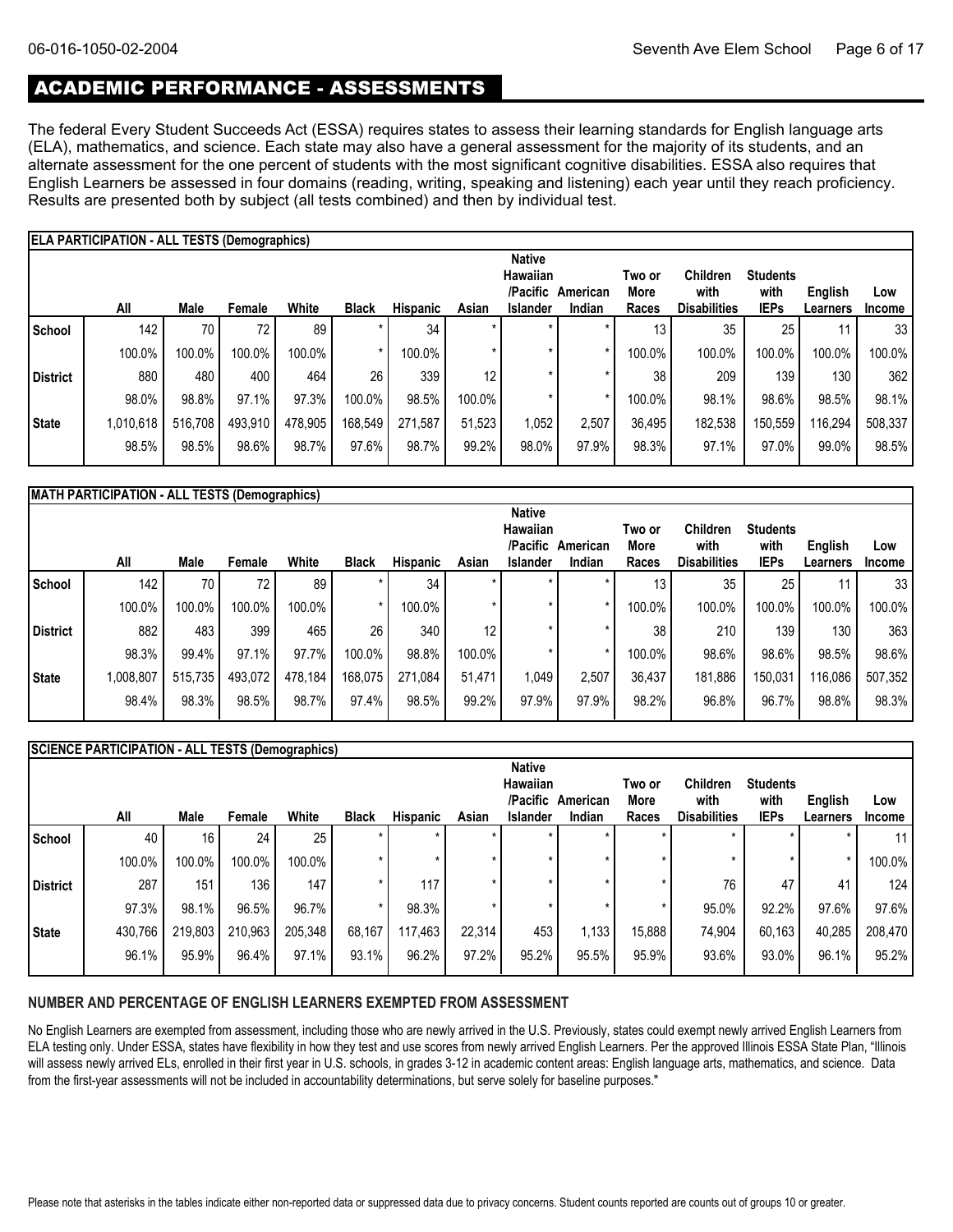## **IAR ELA PARTICIPATION (Demographics)**

|              | All     | Male    | Female  | White   | <b>Black</b> | <b>Hispanic</b> | Asian           | <b>Native</b><br>Hawaiian<br>/Pacific<br><b>Islander</b> | American<br>Indian | Two or<br>More<br>Races | <b>Children</b><br>with<br><b>Disabilities</b> | <b>Students</b><br>with<br><b>IEPs</b> | English<br>Learners | Low<br><b>Income</b> |
|--------------|---------|---------|---------|---------|--------------|-----------------|-----------------|----------------------------------------------------------|--------------------|-------------------------|------------------------------------------------|----------------------------------------|---------------------|----------------------|
| School       | 142     | 70      | 72.     | 89      |              | 34              |                 |                                                          |                    | 13                      | 35                                             | 25                                     |                     | 33                   |
|              | 100.0%  | 100.0%  | 100.0%  | 100.0%  |              | 100.0%          |                 |                                                          |                    | 100.0%                  | 100.0%                                         | 100.0%                                 | 100.0%              | 100.0%               |
| District     | 872     | 474     | 398     | 459     | 26           | 336             | 12 <sup>°</sup> |                                                          |                    | 38                      | 201                                            | 131                                    | 130                 | 357                  |
|              | 98.0%   | 98.8%   | 97.1%   | 97.2%   | 100.0%       | 98.5%           | 100.0%          |                                                          |                    | 100.0%                  | 98.0%                                          | 98.5%                                  | 98.5%               | 98.1%                |
| <b>State</b> | 858,263 | 438,255 | 420,008 | 403,342 | 143,785      | 232,553         | 43.766          | 888                                                      | 2,117              | 31,812                  | 148,984                                        | 122,671                                | 106,434             | 441,034              |
|              | 98.8%   | 98.8%   | 98.8%   | 98.9%   | 98.5%        | 99.0%           | 99.3%           | 98.2%                                                    | 98.6%              | 98.5%                   | 97.8%                                          | 98.0%                                  | 99.3%               | 99.0%                |
|              |         |         |         |         |              |                 |                 |                                                          |                    |                         |                                                |                                        |                     |                      |

|                 | <b>IAR MATH PARTICIPATION (Demographics)</b> |         |                 |         |              |          |                 |                                                   |                    |                         |                                                |                                        |                     |                      |  |
|-----------------|----------------------------------------------|---------|-----------------|---------|--------------|----------|-----------------|---------------------------------------------------|--------------------|-------------------------|------------------------------------------------|----------------------------------------|---------------------|----------------------|--|
|                 | All                                          | Male    | Female          | White   | <b>Black</b> | Hispanic | Asian           | <b>Native</b><br>Hawaiian<br>/Pacific<br>Islander | American<br>Indian | Two or<br>More<br>Races | <b>Children</b><br>with<br><b>Disabilities</b> | <b>Students</b><br>with<br><b>IEPs</b> | English<br>Learners | Low<br><b>Income</b> |  |
| School          | 142                                          | 70      | 72 <sub>1</sub> | 89      |              | 34       |                 |                                                   |                    | 13 <sub>1</sub>         | 35                                             | 25                                     |                     | 33                   |  |
|                 | 100.0%                                       | 100.0%  | 100.0%          | 100.0%  | $\star$      | 100.0%   | $\star$         |                                                   |                    | 100.0%                  | 100.0%                                         | 100.0%                                 | 100.0%              | 100.0%               |  |
| <b>District</b> | 874                                          | 477     | 397             | 460     | 26           | 337      | 12 <sub>1</sub> |                                                   |                    | 38                      | 202                                            | 131                                    | 130                 | 358                  |  |
|                 | 98.3%                                        | 99.4%   | 97.1%           | 97.7%   | 100.0%       | 98.8%    | 100.0%          |                                                   |                    | 100.0%                  | 98.5%                                          | 98.5%                                  | 98.5%               | 98.6%                |  |
| State           | 856,463                                      | 437,288 | 419.175         | 402,630 | 143,311      | 232,053  | 43.715          | 885                                               | 2.117              | 31.752                  | 148,343                                        | 122.154                                | 106,229             | 440,054              |  |
|                 | 98.7%                                        | 98.7%   | 98.7%           | 98.8%   | 98.2%        | 98.8%    | 99.3%           | 98.1%                                             | 98.6%              | 98.4%                   | 97.5%                                          | 97.6%                                  | 99.2%               | 98.8%                |  |
|                 |                                              |         |                 |         |              |          |                 |                                                   |                    |                         |                                                |                                        |                     |                      |  |

| All              | Male            | Female          | White                                            | <b>Black</b>    | Hispanic        | Asian | <b>Native</b><br>Hawaiian<br>/Pacific<br><b>Islander</b> | Indian         | Two or<br>More<br>Races    | <b>Children</b><br>with<br><b>Disabilities</b> | <b>Students</b><br>with<br><b>IEPs</b> | English<br>Learners | Low<br><b>Income</b> |
|------------------|-----------------|-----------------|--------------------------------------------------|-----------------|-----------------|-------|----------------------------------------------------------|----------------|----------------------------|------------------------------------------------|----------------------------------------|---------------------|----------------------|
| *                |                 |                 |                                                  |                 |                 |       |                                                          |                |                            | $\star$                                        |                                        |                     | $\star$              |
| ÷<br>$\star$     |                 |                 |                                                  |                 |                 |       |                                                          | ÷<br>$\star$   |                            | ÷                                              |                                        | $\star$             | $\star$<br>$\star$   |
| 141,124<br>97.4% | 71,035<br>97.0% | 70,089<br>97.9% | 70,819<br>98.7%                                  | 22,225<br>93.9% | 36,048<br>96.9% | 99.1% |                                                          | 362            | 4,305<br>97.4%             | 22,372<br>95.7%                                | 94.9%                                  | 7,285<br>95.6%      | 60,546<br>95.9%      |
|                  | $\star$         |                 | <b>SAT ELA PARTICIPATION (Demographics)</b><br>÷ |                 |                 |       |                                                          | 7,212<br>96.8% | American<br>$\star$<br>153 | 94.8%                                          | $\star$                                | 16,706              | $\star$              |

|                 | SAT MATH PARTICIPATION (Demographics) |                 |                 |                    |                 |                    |                |                                                          |                    |                         |                                         |                                        |                     |                      |
|-----------------|---------------------------------------|-----------------|-----------------|--------------------|-----------------|--------------------|----------------|----------------------------------------------------------|--------------------|-------------------------|-----------------------------------------|----------------------------------------|---------------------|----------------------|
|                 | All                                   | Male            | Female          | White              | <b>Black</b>    | <b>Hispanic</b>    | Asian          | <b>Native</b><br>Hawaiian<br>/Pacific<br><b>Islander</b> | American<br>Indian | Two or<br>More<br>Races | Children<br>with<br><b>Disabilities</b> | <b>Students</b><br>with<br><b>IEPs</b> | English<br>Learners | Low<br><b>Income</b> |
| School          | *                                     |                 | ÷<br>÷          | $\star$<br>$\star$ |                 | $\star$<br>$\star$ |                |                                                          |                    |                         |                                         | $\star$<br>$\star$                     |                     |                      |
| <b>District</b> | ÷                                     |                 | ÷               | $\star$            |                 | $\star$<br>$\star$ |                |                                                          |                    |                         |                                         | $\star$<br>$\star$                     | ÷                   | $\star$              |
| <b>State</b>    | 141,124<br>97.4%                      | 71,035<br>97.0% | 70,089<br>97.9% | 70,819<br>98.7%    | 22,225<br>93.9% | 36,048<br>96.9%    | 7,212<br>99.1% | 153<br>96.8%                                             | 362<br>94.8%       | 4,305<br>97.4%          | 22,372<br>95.7%                         | 16,706<br>94.9%                        | 7,285<br>95.6%      | 60,546<br>95.9%      |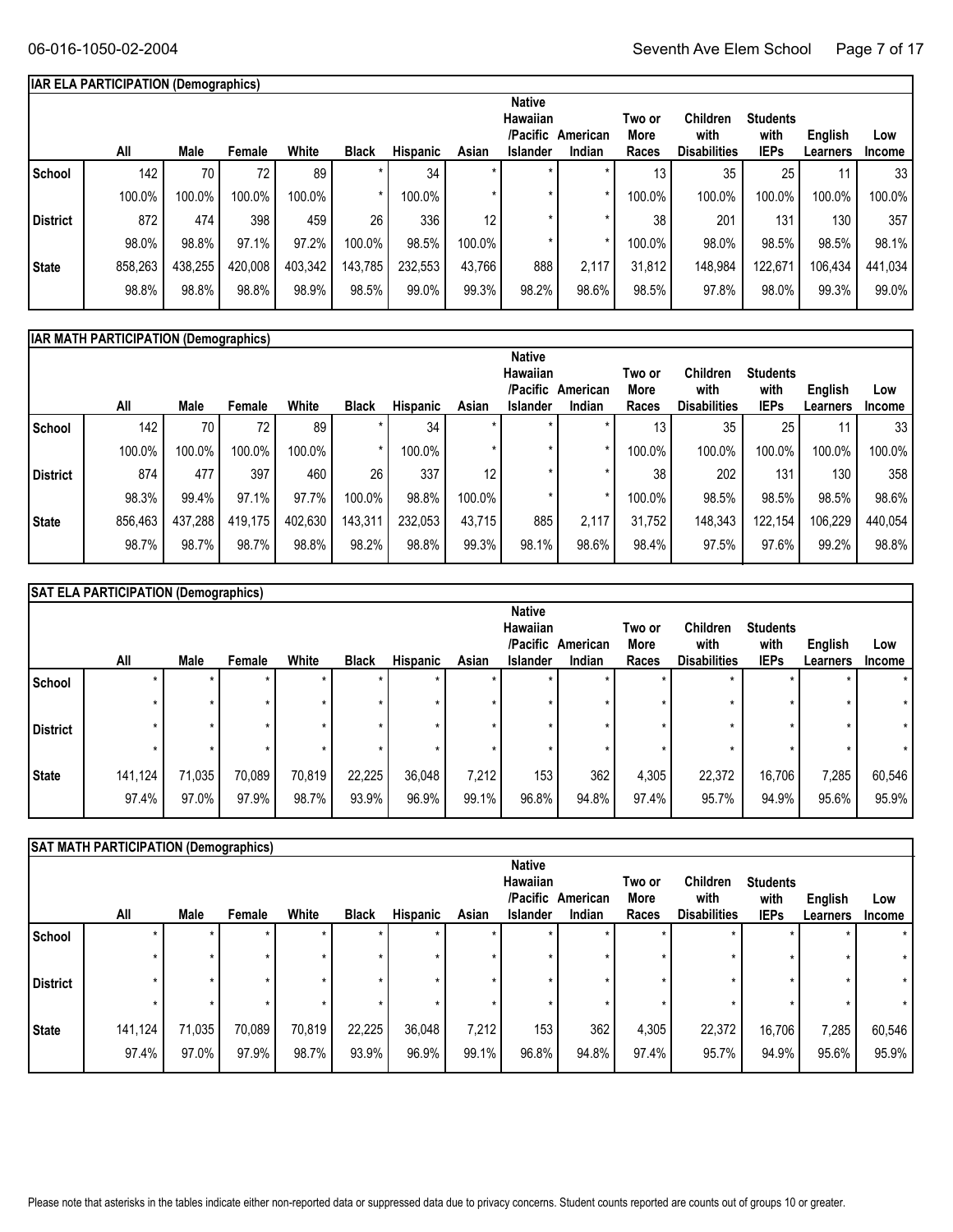#### **DLM-AA ELA PARTICIPATION (Demographics)**

|                 | All    | Male      | Female | White | <b>Black</b> | <b>Hispanic</b> | Asian | <b>Native</b><br>Hawaiian<br>/Pacific<br><b>Islander</b> | American<br>Indian | Two or<br><b>More</b><br>Races | <b>Children</b><br>with<br><b>Disabilities</b> | <b>Students</b><br>with<br><b>IEPs</b> | English<br>Learners | Low<br>Income |
|-----------------|--------|-----------|--------|-------|--------------|-----------------|-------|----------------------------------------------------------|--------------------|--------------------------------|------------------------------------------------|----------------------------------------|---------------------|---------------|
| School          |        |           |        |       |              | $\star$         |       |                                                          | $\star$            |                                | $\star$                                        |                                        |                     | $\star$       |
|                 |        |           |        |       |              |                 |       |                                                          |                    |                                |                                                |                                        |                     |               |
| <b>District</b> |        |           |        |       |              |                 |       |                                                          |                    |                                |                                                |                                        |                     | $\star$       |
|                 |        |           |        |       |              |                 |       |                                                          |                    |                                |                                                |                                        |                     |               |
| <b>State</b>    | 11,237 | $7,420$ , | 3,817  | 4,745 | 2,544        | 2,986           | 545   | 11                                                       | 28                 | 378                            | 11,188                                         | 11,188                                 | 2,575               | 6,762         |
|                 | 90.4%  | 90.2%     | 90.6%  | 90.6% | 86.8%        | 92.8%           | 92.1% | 91.7%                                                    | 84.8%              | 92.4%                          | 90.6%                                          | 90.6%                                  | 95.3%               | 89.8%         |

#### **Students with IEPs Two or More All Races English Learners Low** White Black Hispanic Asian Islander Indian Races Disabilities IEPs Learners Income  **DLM-AA MATH PARTICIPATION (Demographics) American /Pacific Indian Native Hawaiian Male Female White Black Hispanic Asian Islander School** \* \* \* \* \* \* \* \* \* \* \* \* \* \* \* \* \* \* \* \* \* \* \* \* \* **District**  $\begin{vmatrix} * & * & * & * \end{vmatrix}$   $\begin{vmatrix} * & * & * & * \end{vmatrix}$   $\begin{vmatrix} * & * & * & * \end{vmatrix}$   $\begin{vmatrix} * & * & * & * \end{vmatrix}$   $\begin{vmatrix} * & * & * & * \end{vmatrix}$ \* \* \* \* \* \* \* \* \* \* \* \* **State** | 11,225 7,414 3,811 4,736 2,543 2,983 544 11 28 380 11,176 11,176 2,572 6,756 90.2% 90.5% 90.4% 90.4% 86.8% 92.7% 91.9% 91.9% 91.7% 84.8% 92.9% 90.5% 90.5% 95.2% 89.7% \* 90.3% \* **Children with Disabilities** \* \* \* \* 11,176 90.5%

|                 | DLM-AA SCIENCE PARTICIPATION (Demographics) |       |        |         |              |                 |       |                                       |          |                |                         |                         |          |               |
|-----------------|---------------------------------------------|-------|--------|---------|--------------|-----------------|-------|---------------------------------------|----------|----------------|-------------------------|-------------------------|----------|---------------|
|                 |                                             |       |        |         |              |                 |       | <b>Native</b><br>Hawaiian<br>/Pacific | American | Two or<br>More | <b>Children</b><br>with | <b>Students</b><br>with | English  | Low           |
|                 | All                                         | Male  | Female | White   | <b>Black</b> | <b>Hispanic</b> | Asian | <b>Islander</b>                       | Indian   | Races          | <b>Disabilities</b>     | <b>IEPs</b>             | Learners | <b>Income</b> |
| School          |                                             |       | ÷      | $\star$ |              | $\star$         |       | $\star$                               |          |                | ÷                       | $\star$                 |          |               |
|                 |                                             |       | ÷      | $\star$ |              | $\star$         |       |                                       |          |                | $\star$                 | $\star$                 |          |               |
| <b>District</b> |                                             |       | ÷      | $\star$ |              | $\star$         |       |                                       |          |                |                         | $\star$                 |          |               |
|                 | $\star$                                     |       | ÷      | $\star$ |              | $\star$         |       |                                       |          |                |                         | $\star$                 |          |               |
| <b>State</b>    | 4,731                                       | 3,136 | 1,595  | 2,031   | 1,114        | 1,210           | 218   |                                       | 12       | 145            | 4,715                   | 4,715                   | 971      | 2,763         |
|                 | 90.2%                                       | 90.1% | 90.3%  | 89.1%   | 88.9%        | 93.2%           | 91.2% | 50.0%                                 | 100.0%   | 88.4%          | 90.3%                   | 90.3%                   | 93.8%    | 89.7%         |

|              | <b>ISA PARTICIPATION (Demographics)</b> |                 |         |         |              |                 |        |                 |          |        |                     |                 |          |               |
|--------------|-----------------------------------------|-----------------|---------|---------|--------------|-----------------|--------|-----------------|----------|--------|---------------------|-----------------|----------|---------------|
|              |                                         |                 |         |         |              |                 |        | <b>Native</b>   |          |        |                     |                 |          |               |
|              |                                         |                 |         |         |              |                 |        | Hawaiian        |          | Two or | Children            | <b>Students</b> |          |               |
|              |                                         |                 |         |         |              |                 |        | /Pacific        | American | More   | with                | with            | English  | Low           |
|              | All                                     | Male            | Female  | White   | <b>Black</b> | <b>Hispanic</b> | Asian  | <b>Islander</b> | Indian   | Races  | <b>Disabilities</b> | <b>IEPs</b>     | Learners | <b>Income</b> |
| School       | 40                                      | 16 <sub>1</sub> | 24      | 25      |              |                 |        |                 |          |        |                     |                 |          |               |
|              | 100.0%                                  | 100.0%          | 100.0%  | 100.0%  |              |                 |        |                 |          |        |                     | $\star$         |          | 100.0%        |
| District     | 284                                     | 149             | 135     | 145     |              | 116             |        |                 |          |        | 73                  | 44              | 41       | 122           |
|              | 97.3%                                   | 98.0%           | 96.4%   | 96.7%   |              | 98.3%           |        |                 |          |        | 94.8%               | 91.7%           | 97.6%    | 97.6%         |
| <b>State</b> | 426,055                                 | 216,678         | 209,377 | 203,326 | 67,060       | 116,257         | 22,096 | 452             | 1,121    | 15.743 | 70,208              | 55,467          | 39,317   | 205,716       |
|              | 96.2%                                   | 96.0%           | 96.4%   | 97.2%   | 93.2%        | 96.2%           | 97.3%  | 95.4%           | 95.5%    | 95.9%  | 93.7%               | 93.1%           | 96.1%    | 95.2%         |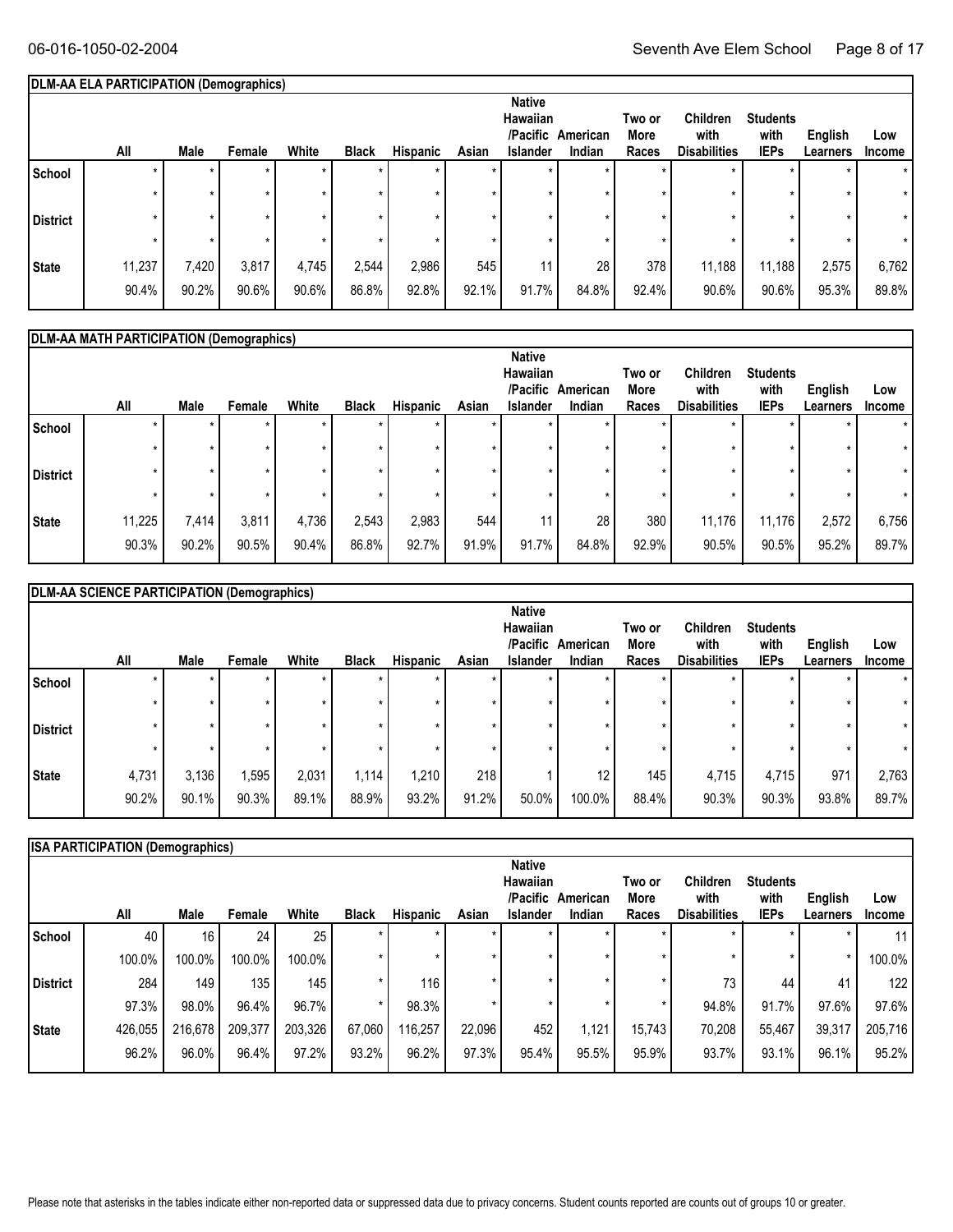|                 | <b>ELA PROFICIENCY - ALL TESTS (Demographics)</b> |         |         |         |              |                 |          |                                              |                             |                         |
|-----------------|---------------------------------------------------|---------|---------|---------|--------------|-----------------|----------|----------------------------------------------|-----------------------------|-------------------------|
|                 | All<br><b>Students</b>                            | Male    | Female  | White   | <b>Black</b> | <b>Hispanic</b> | Asian    | <b>Native</b><br>Hawaiian<br><b>Islander</b> | /Pacific American<br>Indian | Two or<br>More<br>Races |
| School          | 94                                                | 43      | 51      | 64      | $\star$      | 20              | $^\star$ | $\star$                                      | *                           |                         |
|                 | 66.2%                                             | 61.4%   | 70.8%   | 71.9%   | $\star$      | 58.8%           | $\star$  | $\star$                                      | $\star$                     | 53.8%                   |
| <b>District</b> | 489                                               | 237     | 252     | 322     | 8            | 125             | 8        | $\star$                                      | *                           | 25                      |
|                 | 55.6%                                             | 49.4%   | 63.0%   | 69.4%   | 30.8%        | 36.9%           | 66.7%    | $\star$                                      | $^\star$                    | 65.8%                   |
| <b>State</b>    | 377,587                                           | 163,770 | 213,817 | 228,572 | 29.904       | 69,545          | 33,646   | 482                                          | 765                         | 14,673                  |
|                 | 37.4%                                             | 31.7%   | 43.3%   | 47.7%   | 17.7%        | 25.6%           | 65.3%    | 45.8%                                        | 30.5%                       | 40.2%                   |

| <b>ELA PROFICIENCY - ALL TESTS (Demographics Continued)</b> |                                                |                                        |                            |                      |                 |                |                     |                 |  |  |  |
|-------------------------------------------------------------|------------------------------------------------|----------------------------------------|----------------------------|----------------------|-----------------|----------------|---------------------|-----------------|--|--|--|
|                                                             | <b>Children</b><br>with<br><b>Disabilities</b> | <b>Students</b><br>with<br><b>IEPs</b> | English<br><b>Learners</b> | Low<br><b>Income</b> | <b>Homeless</b> | <b>Migrant</b> | Youth<br>In<br>Care | <b>Military</b> |  |  |  |
| <b>School</b>                                               | 18                                             | 11                                     | 4                          | 16                   | $\star$         | $\star$        | $\star$             | $\star$         |  |  |  |
|                                                             | 51.4%                                          | 44.0%                                  | 36.4%                      | 48.5%                | $\star$         | $\star$        | $\star$             | $\star$         |  |  |  |
| <b>District</b>                                             | 76                                             | 29                                     | 25                         | 122                  | $\star$         | $\star$        | $\star$             | $\star$         |  |  |  |
|                                                             | 36.4%                                          | 20.9%                                  | 19.2%                      | 33.7%                | $\star$         | $\star$        | $\star$             | $\star$         |  |  |  |
| <b>State</b>                                                | 26,497                                         | 13,800                                 | 11,554                     | 114,925              | 2,872           | 12             | 681                 | 2,664           |  |  |  |
|                                                             | 14.5%                                          | 9.2%                                   | 9.9%                       | 22.6%                | 13.9%           | 7.2%           | 14.2%               | 38.3%           |  |  |  |

|                 | MATH PROFICIENCY - ALL TESTS (Demographics) |         |         |         |              |          |        |                                              |                             |                         |
|-----------------|---------------------------------------------|---------|---------|---------|--------------|----------|--------|----------------------------------------------|-----------------------------|-------------------------|
|                 | All<br><b>Students</b>                      | Male    | Female  | White   | <b>Black</b> | Hispanic | Asian  | <b>Native</b><br>Hawaiian<br><b>Islander</b> | /Pacific American<br>Indian | Two or<br>More<br>Races |
| School          | 73                                          | 38      | 35      | 52      | $\star$      | 14       |        | $\star$                                      | $\star$                     | 6                       |
|                 | 51.4%                                       | 54.3%   | 48.6%   | 58.4%   | $\star$      | 41.2%    |        | $\star$                                      | $^\star$                    | 46.2%                   |
| <b>District</b> | 401                                         | 223     | 178     | 287     | 4            | 88       |        | $\star$                                      | $\star$                     | 18                      |
|                 | 45.5%                                       | 46.2%   | 44.6%   | 61.7%   | 15.4%        | 25.9%    | 33.3%  | $\star$                                      | $^\star$                    | 47.4%                   |
| <b>State</b>    | 322,318                                     | 165,971 | 156,347 | 199,403 | 19,780       | 55,245   | 34,584 | 427                                          | 622                         | 12,257                  |
|                 | 32.0%                                       | 32.2%   | 31.7%   | 41.7%   | 11.8%        | 20.4%    | 67.2%  | 40.7%                                        | 24.8%                       | 33.6%                   |

| <b>MATH PROFICIENCY - ALL TESTS (Demographics Continued)</b> |                                                |                                        |                            |               |                 |                |                     |          |  |  |  |  |
|--------------------------------------------------------------|------------------------------------------------|----------------------------------------|----------------------------|---------------|-----------------|----------------|---------------------|----------|--|--|--|--|
|                                                              | <b>Children</b><br>with<br><b>Disabilities</b> | <b>Students</b><br>with<br><b>IEPs</b> | English<br><b>Learners</b> | Low<br>Income | <b>Homeless</b> | <b>Migrant</b> | Youth<br>In<br>Care | Military |  |  |  |  |
| <b>School</b>                                                | 12                                             | 7                                      | 3                          | 8             | $\star$         | $\star$        | $\star$             | $\star$  |  |  |  |  |
|                                                              | 34.3%                                          | 28.0%                                  | 27.3%                      | 24.2%         | $\star$         | $\star$        | $\star$             | $\star$  |  |  |  |  |
| <b>District</b>                                              | 60                                             | 19                                     | 18                         | 82            | $\star$         | $\star$        | $\star$             | $\star$  |  |  |  |  |
|                                                              | 28.6%                                          | 13.7%                                  | 13.8%                      | 22.6%         | $\star$         | $\star$        | $\star$             | $\star$  |  |  |  |  |
| <b>State</b>                                                 | 24,013                                         | 12,743                                 | 12,865                     | 87,526        | 1,890           | 10             | 484                 | 2,220    |  |  |  |  |
|                                                              | 13.2%                                          | 8.5%                                   | 11.1%                      | 17.3%         | 9.2%            | 6.1%           | 10.2%               | 32.0%    |  |  |  |  |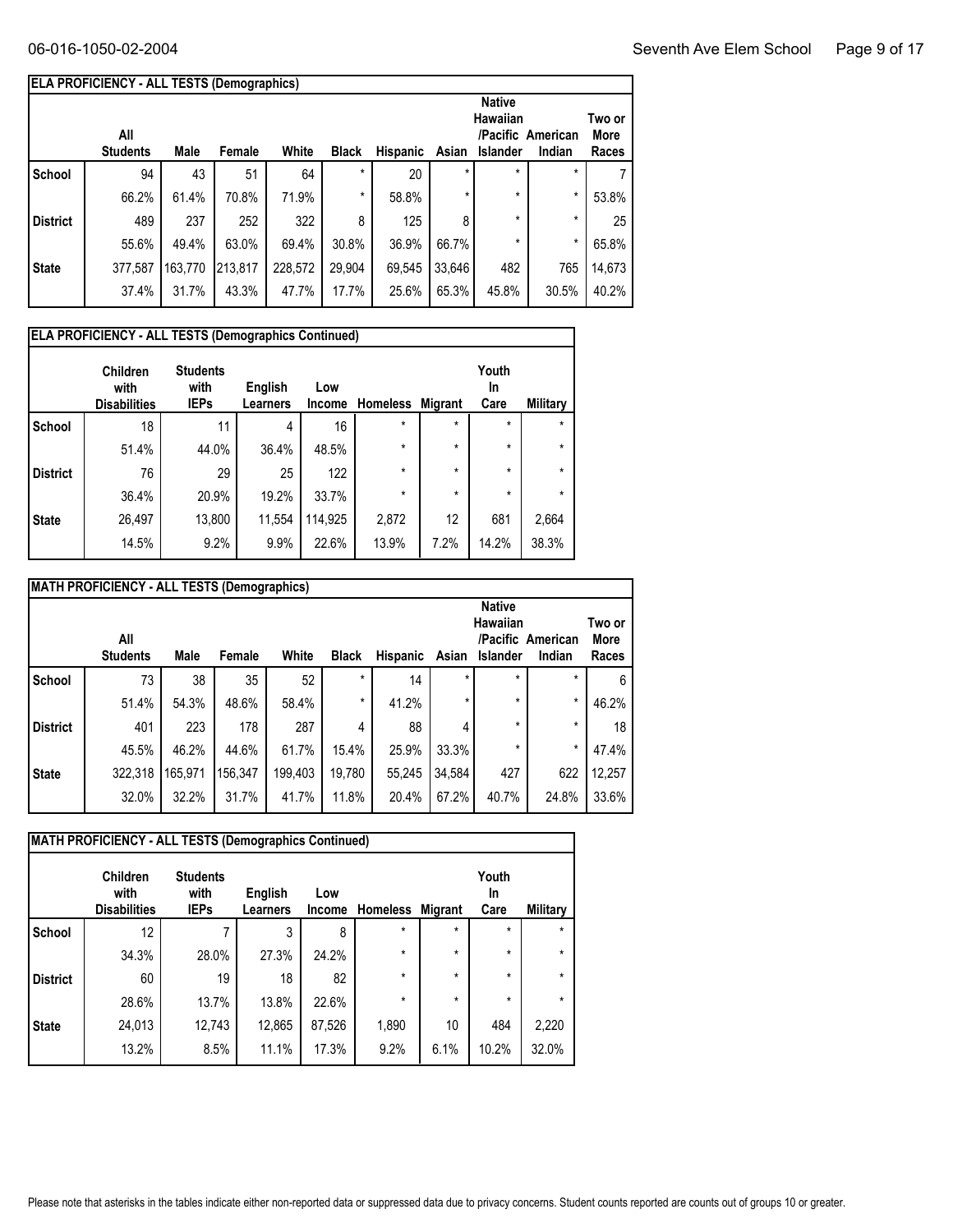|                 | <b>SCIENCE PROFICIENCY - ALL TESTS (Demographics)</b> |         |         |         |              |          |         |                                       |                             |                         |
|-----------------|-------------------------------------------------------|---------|---------|---------|--------------|----------|---------|---------------------------------------|-----------------------------|-------------------------|
|                 | All<br><b>Students</b>                                | Male    | Female  | White   | <b>Black</b> | Hispanic | Asian   | <b>Native</b><br>Hawaiian<br>Islander | /Pacific American<br>Indian | Two or<br>More<br>Races |
| <b>School</b>   | 28                                                    | 13      | 15      | 19      | $\star$      | $\star$  | $\star$ | $\star$                               | $\star$                     | ÷                       |
|                 | 70.0%                                                 | 81.3%   | 62.5%   | 76.0%   | $\star$      | $\star$  | *       | $\star$                               | $\star$                     | $\star$                 |
| <b>District</b> | 172                                                   | 88      | 84      | 110     | $\star$      | 50       | *       | $\star$                               | $\star$                     | $\star$                 |
|                 | 59.9%                                                 | 58.3%   | 61.8%   | 74.8%   | $\star$      | 42.7%    | *       | $\star$                               | $\star$                     | $\star$                 |
| <b>State</b>    | 208,012                                               | 105,491 | 102,521 | 124,967 | 15,687       | 42,175   | 16,053  | 252                                   | 466                         | 8,412                   |
|                 | 48.3%                                                 | 48.0%   | 48.6%   | 60.9%   | 22.5%        | 35.9%    | 71.9%   | 55.6%                                 | 41.1%                       | 52.9%                   |

|                 | SCIENCE PROFICIENCY - ALL TESTS (Demographics Continued)<br><b>Children</b> | <b>Students</b>     |                            |                      |                 |                | Youth      |          |
|-----------------|-----------------------------------------------------------------------------|---------------------|----------------------------|----------------------|-----------------|----------------|------------|----------|
|                 | with<br><b>Disabilities</b>                                                 | with<br><b>IEPs</b> | English<br><b>Learners</b> | Low<br><b>Income</b> | <b>Homeless</b> | <b>Migrant</b> | In<br>Care | Military |
| <b>School</b>   | $\star$                                                                     | $\star$             | $\star$                    | 8                    | $\star$         | $\star$        | $\star$    | $\star$  |
|                 | $\star$                                                                     | $\star$             | $\star$                    | 72.7%                | $\star$         | $\star$        | $\star$    | $\star$  |
| <b>District</b> | 38                                                                          | 16                  | 8                          | 52                   | $\star$         | $\star$        | $\star$    | $\star$  |
|                 | 50.0%                                                                       | 33.0%               | 19.5%                      | 41.9%                | $\star$         | $\star$        | $\star$    | $\star$  |
| <b>State</b>    | 18,427                                                                      | 10,359              | 6,219                      | 68,664               | 1,792           | 10             | 419        | 1,364    |
|                 | 24.2%                                                                       | 16.8%               | 15.4%                      | 32.9%                | 21.8%           | 14.5%          | 22.2%      | 50.2%    |

| <b>EL PROFICIENCY ON ACCESS</b> |                 |         |                                                 |        |       |            |                   |  |  |  |
|---------------------------------|-----------------|---------|-------------------------------------------------|--------|-------|------------|-------------------|--|--|--|
|                                 |                 |         |                                                 |        |       |            | %                 |  |  |  |
|                                 |                 |         |                                                 |        |       | Long       | Long              |  |  |  |
|                                 | #<br><b>ELS</b> | Tested  | %<br><b>Participation Proficient Proficient</b> |        | %     | Term<br>EL | <b>Term</b><br>EL |  |  |  |
|                                 |                 |         |                                                 |        |       |            |                   |  |  |  |
| School                          | 30              | 30      | 100.0%                                          | 4      | 13.3% | $\star$    |                   |  |  |  |
| <b>District</b>                 | 211             | 211     | 100.0%                                          | 27     | 12.8% | 8          | 3.8%              |  |  |  |
| <b>State</b>                    | 216,769         | 213,935 | 98.7%                                           | 18,468 | 8.6%  | 28,216     | 13.0%             |  |  |  |
|                                 |                 |         |                                                 |        |       |            |                   |  |  |  |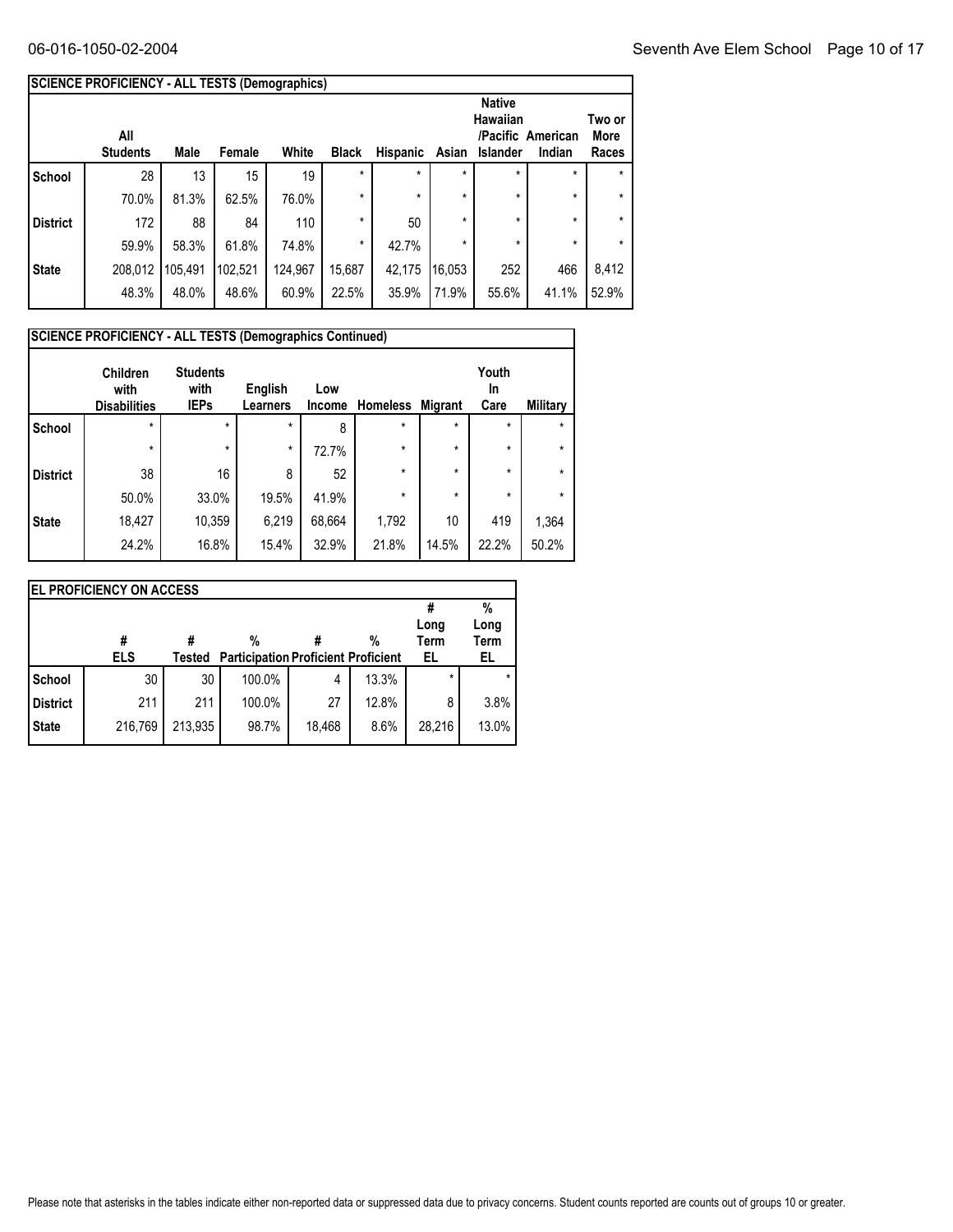#### **Illinois Assessment of Readiness (IAR)**

Each Performance Level is a broad, categorical level defined by a student's overall scale score and used to report overall student performance by describing how well students met the expectations for their grade level/course. Each Performance Level is defined by a range of overall scale scores for the assessment. There are five Performance Levels for IAR assessments:

- Level 1: Did not yet meet expectations
- Level 2: Partially met expectations
- Level 3: Approached expectations
- Level 4: Met expectations
- Level 5: Exceeded expectations

Students performing at levels 4 and 5 met or exceeded expectations, have demonstrated readiness for the next grade level/course and, ultimately, are on track for college and careers. Performance Level Descriptors describe the knowledge, skills, and practices that students should know and be able to demonstrate at each Performance Level in each content area (ELA and mathematics) and at each grade level/course.

#### **Grade 3 - All**

| _______         |       |       |       |       |       |                    |       |       |       |       |  |
|-----------------|-------|-------|-------|-------|-------|--------------------|-------|-------|-------|-------|--|
|                 |       |       | ELA   |       |       | <b>Mathematics</b> |       |       |       |       |  |
| Levels          |       |       |       |       | N     |                    |       | u     |       |       |  |
| School          | 6.5%  | 0.0%  | 16.1% | 58.1% | 19.4% | 0.0%               | 3.2%  | 29.0% | 58.1% | 9.7%  |  |
| <b>District</b> | 9.4%  | 5.1%  | 21.7% | 50.7% | 13.0% | 9.4%               | 4.3%  | 23.2% | 41.3% | 21.7% |  |
| <b>State</b>    | 22.5% | 18.5% | 22.7% | 32.8% | 3.6%  | 14.5%              | 20.2% | 24.7% | 33.0% | 7.6%  |  |

### **Grade 3 - Gender**

|        |                 |       |         | ELA   |       |       | <b>Mathematics</b> |       |       |       |       |  |
|--------|-----------------|-------|---------|-------|-------|-------|--------------------|-------|-------|-------|-------|--|
|        | ∟evels          |       |         |       |       |       |                    |       |       |       |       |  |
| Male   | School          | 0.0%  | $0.0\%$ | 20.0% | 66.7% | 13.3% | 0.0%               | 0.0%  | 20.0% | 60.0% | 20.0% |  |
|        | <b>District</b> | 9.9%  | 3.7%    | 22.2% | 54.3% | 9.9%  | 7.4%               | 3.7%  | 22.2% | 39.5% | 27.2% |  |
|        | <b>State</b>    | 25.4% | 19.5%   | 22.8% | 29.8% | 2.6%  | 15.3%              | 19.2% | 24.1% | 33.2% | 8.1%  |  |
| Female | School          | 12.5% | 0.0%    | 12.5% | 50.0% | 25.0% | 0.0%               | 6.3%  | 37.5% | 56.3% | 0.0%  |  |
|        | <b>District</b> | 8.8%  | 7.0%    | 21.1% | 45.6% | 17.5% | 12.3%              | 5.3%  | 24.6% | 43.9% | 14.0% |  |
|        | <b>State</b>    | 19.5% | 17.4%   | 22.6% | 35.9% | 4.6%  | 13.8%              | 21.2% | 25.3% | 32.8% | 7.0%  |  |

#### **Grade 3 - Racial/Ethnic Background**

|                          |                                |              |                    | <b>ELA</b> |              |              |              |                | <b>Mathematics</b> |              |         |
|--------------------------|--------------------------------|--------------|--------------------|------------|--------------|--------------|--------------|----------------|--------------------|--------------|---------|
|                          | Levels                         | 1            | $\mathbf{2}$       | 3          | 4            | 5            | 4            | $\overline{2}$ | 3                  | 4            | 5       |
| White                    | School                         | 0.0%         | 0.0%               | 22.7%      | 59.1%        | 18.2%        | 0.0%         | 4.5%           | 27.3%              | 63.6%        | 4.5%    |
|                          | <b>District</b>                | 3.6%         | 7.2%               | 16.9%      | 54.2%        | 18.1%        | 4.8%         | 1.2%           | 18.1%              | 47.0%        | 28.9%   |
|                          | <b>State</b>                   | 13.8%        | 16.9%              | 25.2%      | 39.9%        | 4.2%         | 8.4%         | 15.2%          | 25.1%              | 41.4%        | 10.0%   |
| <b>Black</b>             | School                         | $\star$      | $\star$            | $\star$    | $\star$      | $\star$      | $\star$      | $\star$        | $\star$            | $\star$      | $\star$ |
|                          | <b>District</b>                | $\star$      | $\star$            | $\star$    | $\star$      | $\star$      | $\star$      | $\star$        | $\star$            | $\star$      |         |
|                          | <b>State</b>                   | 37.0%        | 21.3%              | 19.5%      | 20.6%        | 1.6%         | 28.7%        | 28.3%          | 23.6%              | 17.6%        | 1.8%    |
| Hispanic                 | School                         | $\star$      | $\star$            | $\star$    | $\star$      | $\star$      | $\star$      | $\star$        | $\star$            | $\star$      | $\star$ |
|                          | <b>District</b>                | 20.0%        | 0.0%               | 33.3%      | 40.0%        | 6.7%         | 17.8%        | 11.1%          | 28.9%              | 31.1%        | 11.1%   |
|                          | <b>State</b>                   | 31.4%        | 21.1%              | 20.9%      | 24.3%        | 2.2%         | 18.3%        | 26.2%          | 26.9%              | 25.4%        | 3.2%    |
| Asian                    | School                         | $\star$      | $\star$            | $\star$    | $\star$      | $\star$      | $\star$      | $\star$        | $\star$            | $\star$      |         |
|                          | <b>District</b>                | $\star$      | $\star$            | $\star$    | $\star$      | $\star$      | $\star$      | $\star$        | $\star$            | $\star$      |         |
|                          | <b>State</b>                   | 9.0%         | 10.6%              | 19.3%      | 50.8%        | 10.3%        | 3.7%         | 8.2%           | 14.9%              | 47.4%        | 25.8%   |
|                          | <b>Native Hawaiian/Pacific</b> |              |                    |            |              |              |              |                |                    |              |         |
| Islander                 |                                |              |                    |            |              |              |              |                |                    |              |         |
|                          | School                         | $\star$<br>٠ | $\star$<br>$\star$ | $\star$    | $\star$<br>÷ | $\star$<br>٠ | $\star$<br>٠ | $\star$<br>÷   | $\star$<br>٠       | $\star$<br>÷ |         |
|                          | <b>District</b>                |              |                    |            |              |              |              |                |                    |              |         |
|                          | <b>State</b>                   | 18.7%        | 16.5%              | 18.7%      | 41.7%        | 4.3%         | 12.9%        | 17.3%          | 23.0%              | 36.0%        | 10.8%   |
| American Indian          |                                | $\star$      | $\star$            | $\star$    | $\star$      | $\star$      | $\star$      | $\star$        | $\star$            | $\star$      |         |
|                          | School<br><b>District</b>      |              | $\star$            |            | ÷            |              | ÷            |                | ÷                  |              |         |
|                          | <b>State</b>                   | 26.9%        | 21.0%              | 18.2%      | 31.8%        | 2.1%         | 19.9%        | 24.1%          | 25.5%              | 23.4%        | 7.0%    |
| <b>Two or More Races</b> |                                |              |                    |            |              |              |              |                |                    |              |         |
|                          | School                         | $\star$      | $\star$            | $\star$    | $\star$      | $\star$      | $\star$      | $\star$        | $\star$            | $\star$      |         |
|                          | <b>District</b>                | $\star$      | $\star$            | $\star$    | $\star$      |              | ÷            | ÷              | ż                  | $\star$      |         |
|                          | <b>State</b>                   | 21.1%        | 17.1%              | 23.3%      | 33.8%        | 4.7%         | 14.7%        | 19.2%          | 24.1%              | 32.9%        | 9.0%    |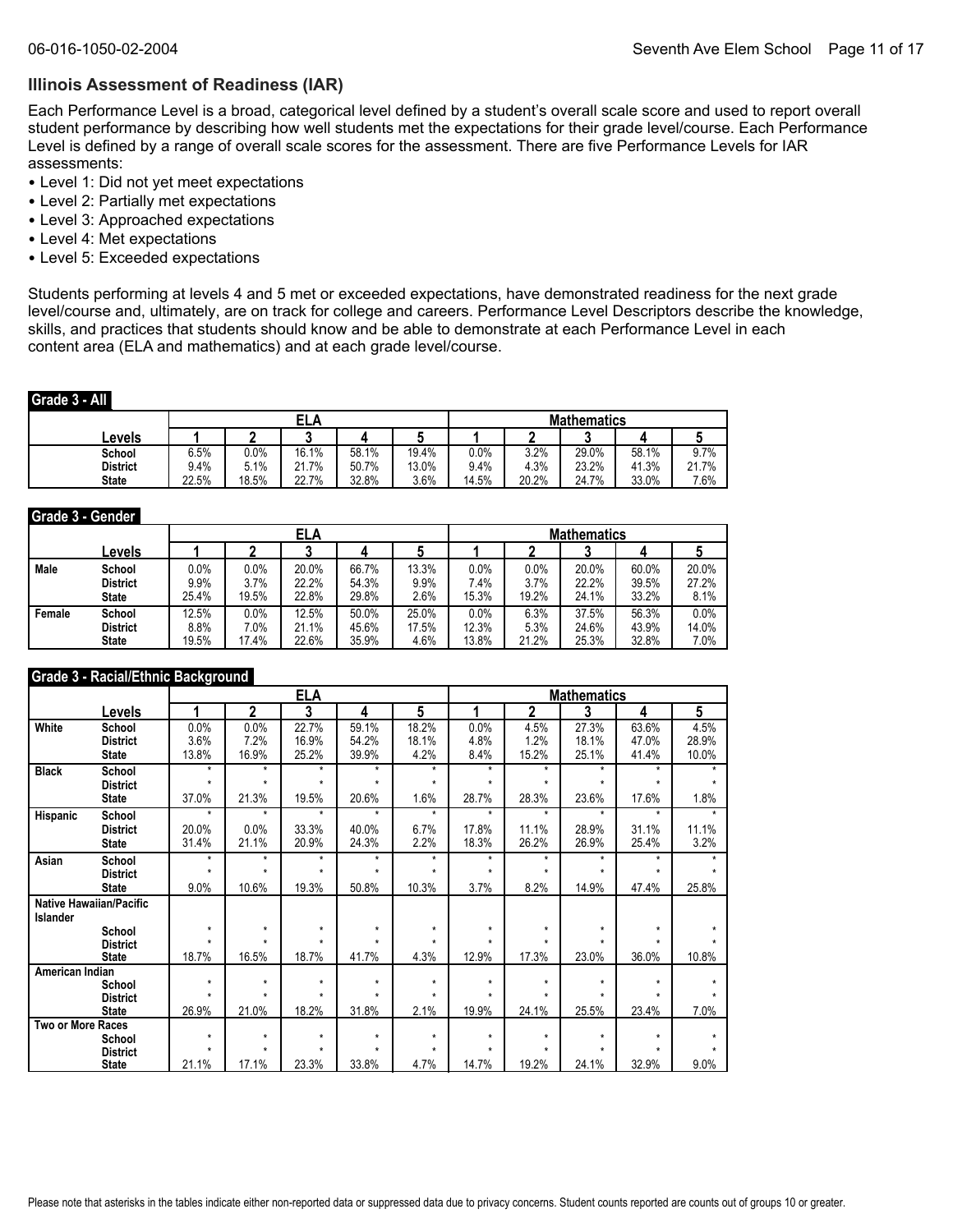## **Grade 4 - All**

|                 |       |       | ELA   |       |        | <b>Mathematics</b> |       |       |       |      |  |
|-----------------|-------|-------|-------|-------|--------|--------------------|-------|-------|-------|------|--|
| Levels          |       |       |       |       |        |                    |       | ◠     |       |      |  |
| School          | 6.3%  | 9.4%  | 21.9% | 40.6% | 21.9%  | 6.3%               | 9.4%  | 37.5% | 37.5% | 9.4% |  |
| <b>District</b> | 10.8% | 18.0% | 18.7% | 36.7% | 15.8%  | 7.2%               | 14.4% | 35.3% | 38.8% | 4.3% |  |
| <b>State</b>    | 17.3% | 19.9% | 26.0% | 29.3% | $.4\%$ | 16.7%              | 21.2% | 28.7% | 30.5% | 3.0% |  |

#### **Grade 4 - Gender**

|        |                 |       | ELA   |       |       |       |       | <b>Mathematics</b> |       |       |       |  |  |
|--------|-----------------|-------|-------|-------|-------|-------|-------|--------------------|-------|-------|-------|--|--|
|        | Levels          |       |       |       |       |       |       |                    |       |       |       |  |  |
| Male   | School          | 6.3%  | 6.3%  | 18.8% | 50.0% | 18.8% | 6.3%  | 6.3%               | 31.3% | 50.0% | 6.3%  |  |  |
|        | <b>District</b> | 11.3% | 21.1% | 18.3% | 36.6% | 12.7% | 7.0%  | 11.3%              | 35.2% | 42.3% | 4.2%  |  |  |
|        | <b>State</b>    | 20.3% | 21.3% | 25.7% | 27.2% | 5.5%  | 17.2% | 20.4%              | 27.8% | 31.2% | 3.4%  |  |  |
| Female | School          | 6.3%  | 12.5% | 25.0% | 31.3% | 25.0% | 6.3%  | 12.5%              | 43.8% | 25.0% | 12.5% |  |  |
|        | <b>District</b> | 10.3% | 14.7% | 19.1% | 36.8% | 19.1% | 7.4%  | 17.6%              | 35.3% | 35.3% | 4.4%  |  |  |
|        | <b>State</b>    | 14.2% | 18.5% | 26.3% | 31.5% | 9.4%  | 16.1% | 22.0%              | 29.5% | 29.7% | 2.7%  |  |  |

#### **Grade 4 - Racial/Ethnic Background**

|                   |                                | <b>ELA</b> |                         |         |         |              | <b>Mathematics</b> |         |              |         |         |  |
|-------------------|--------------------------------|------------|-------------------------|---------|---------|--------------|--------------------|---------|--------------|---------|---------|--|
|                   | Levels                         |            | $\overline{\mathbf{2}}$ | 3       | 4       | 5            |                    | 2       | 3            | 4       | 5       |  |
| White             | School                         | 0.0%       | 11.1%                   | 16.7%   | 55.6%   | 16.7%        | 11.1%              | 5.6%    | 27.8%        | 44.4%   | 11.1%   |  |
|                   | <b>District</b>                | 6.0%       | 10.4%                   | 17.9%   | 43.3%   | 22.4%        | 3.0%               | 7.5%    | 31.3%        | 52.2%   | 6.0%    |  |
|                   | <b>State</b>                   | 9.9%       | 15.5%                   | 26.8%   | 37.4%   | 10.4%        | 9.1%               | 16.5%   | 30.5%        | 40.0%   | 3.9%    |  |
| <b>Black</b>      | School                         | $\star$    | $\star$                 | $\star$ | $\star$ | $\star$      | $\star$            | $\star$ | $\star$      | *       |         |  |
|                   | <b>District</b>                | $\star$    | $\star$                 | $\star$ | ÷       | $\star$      | $\star$            | ÷       | $\star$      | ÷       |         |  |
|                   | <b>State</b>                   | 31.0%      | 27.7%                   | 24.2%   | 15.3%   | 1.9%         | 33.8%              | 28.8%   | 24.1%        | 12.9%   | 0.5%    |  |
| Hispanic          | School                         | $\star$    | $\star$                 | $\star$ | $\star$ | $\star$      | $\star$            | $\star$ | $\star$      | $\star$ | $\star$ |  |
|                   | <b>District</b>                | 19.6%      | 26.8%                   | 19.6%   | 25.0%   | 8.9%         | 12.5%              | 25.0%   | 33.9%        | 26.8%   | 1.8%    |  |
|                   | <b>State</b>                   | 23.9%      | 24.9%                   | 27.0%   | 21.3%   | 2.8%         | 21.4%              | 27.2%   | 30.2%        | 20.4%   | 0.8%    |  |
| Asian             | School                         | $\star$    | $\star$                 | $\star$ | $\star$ | $\star$      | $\star$            | $\star$ | $\star$      | $\star$ |         |  |
|                   | <b>District</b>                | $\star$    | $\star$                 | $\star$ | $\star$ | $\star$      | $\star$            | ÷       | $\star$      | ÷       |         |  |
|                   | <b>State</b>                   | 6.4%       | 9.1%                    | 20.7%   | 42.3%   | 21.5%        | 3.7%               | 8.0%    | 20.3%        | 53.7%   | 14.2%   |  |
|                   | <b>Native Hawaiian/Pacific</b> |            |                         |         |         |              |                    |         |              |         |         |  |
| Islander          |                                |            |                         |         |         |              |                    |         |              |         |         |  |
|                   | School                         | $\star$    | $\star$<br>$\star$      | $\star$ | $\star$ | $\star$<br>÷ | $\star$            | $\star$ | $\star$<br>÷ | $\star$ |         |  |
|                   | <b>District</b>                |            |                         |         |         |              |                    |         |              |         |         |  |
|                   | <b>State</b>                   | 11.6%      | 17.0%                   | 25.2%   | 38.8%   | 7.5%         | 8.2%               | 19.7%   | 29.3%        | 38.1%   | 4.8%    |  |
| American Indian   | School                         | $\star$    | $\star$                 | $\star$ | $\star$ | $\star$      | $\star$            | $\star$ | $\star$      | ÷       |         |  |
|                   | <b>District</b>                | ٠          |                         | ٠       | ٠       | $\star$      |                    | ٠       | ٠            |         |         |  |
|                   | <b>State</b>                   | 19.5%      | 24.0%                   | 27.2%   | 25.1%   | 4.2%         | 20.7%              | 23.4%   | 27.8%        | 25.7%   | 2.4%    |  |
| Two or More Races |                                |            |                         |         |         |              |                    |         |              |         |         |  |
|                   | School                         | $\star$    | $\star$                 | $\star$ | $\star$ | $\star$      | $\star$            | ÷       | $\star$      | $\star$ |         |  |
|                   | <b>District</b>                | 0.0%       | 10.0%                   | 20.0%   | 60.0%   | 10.0%        | 0.0%               | 10.0%   | 50.0%        | 30.0%   | 10.0%   |  |
|                   | <b>State</b>                   | 15.4%      | 18.8%                   | 25.0%   | 31.1%   | 9.6%         | 16.7%              | 21.1%   | 27.2%        | 31.0%   | 4.2%    |  |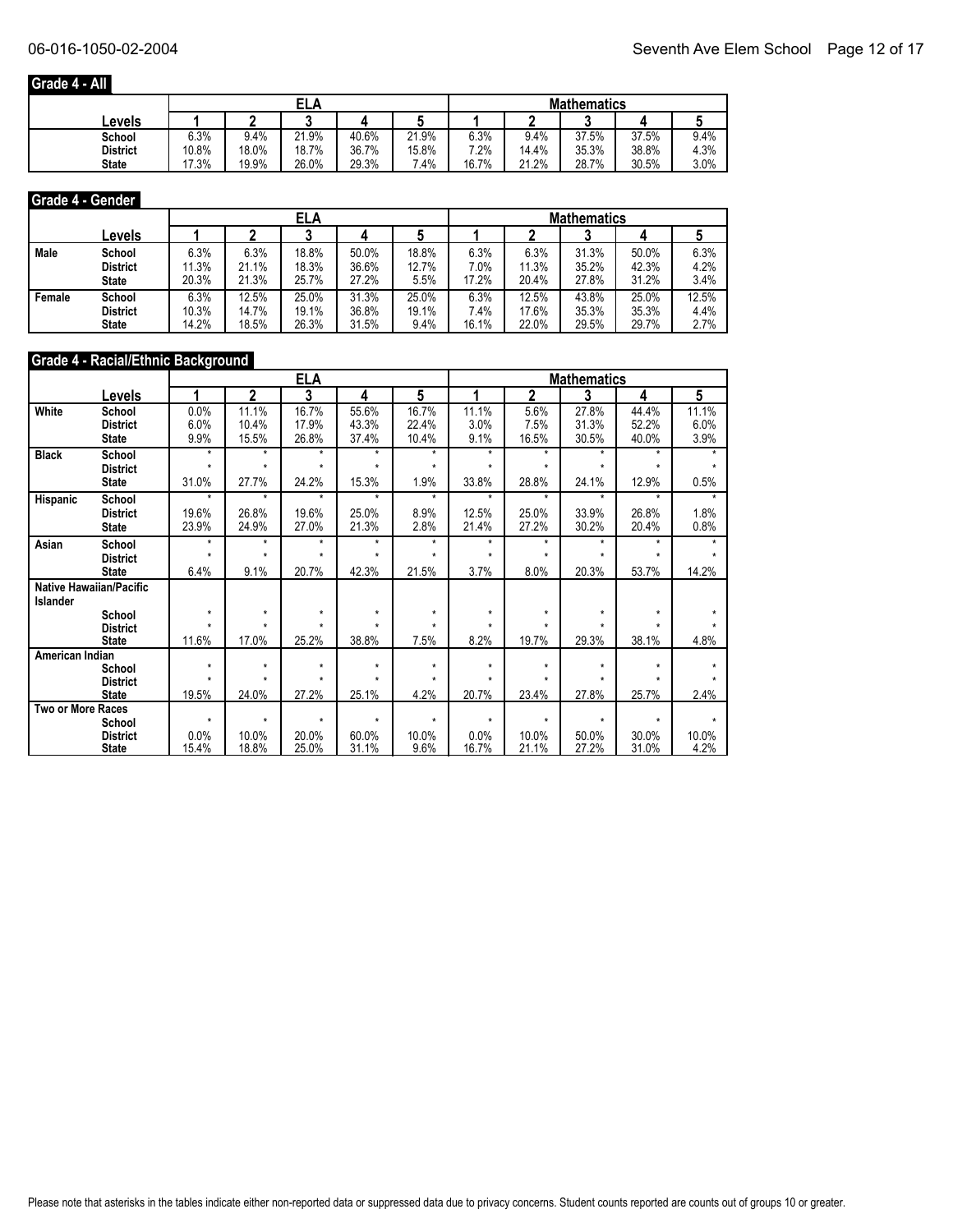## **Grade 5 - All**

|              |       |       | ELA   |       |       | <b>Mathematics</b> |       |       |       |       |
|--------------|-------|-------|-------|-------|-------|--------------------|-------|-------|-------|-------|
| Levels       |       |       | ◠     |       |       |                    |       |       |       |       |
| School       | 2.5%  | 7.5%  | 25.0% | 40.0% | 15.0% | $.5\%$             | 12.5% | 35.0% | 40.0% | 5.0%  |
| District     | 8.8%  | 13.5% | 27.0% | 39.2% | 11.5% | 6.8%               | 20.5% | 32.2% | 28.8% | 11.6% |
| <b>State</b> | 13.5% | 21.4% | 27.3% | 34.4% | 3.5%  | 13.5%              | 29.9% | 26.8% | 24.9% | 4.9%  |

#### **Grade 5 - Gender**

|        |                 |       | <b>ELA</b> |       |       |       | <b>Mathematics</b> |       |       |       |         |  |
|--------|-----------------|-------|------------|-------|-------|-------|--------------------|-------|-------|-------|---------|--|
|        | Levels          |       |            |       |       |       |                    |       |       |       |         |  |
| Male   | School          | 6.3%  | 25.0%      | 37.5% | 25.0% | 6.3%  | 6.3%               | 25.0% | 31.3% | 37.5% | 0.0%    |  |
|        | <b>District</b> | 13.0% | 15.9%      | 34.8% | 29.0% | 7.2%  | 7.2%               | 23.2% | 31.9% | 29.0% | $8.7\%$ |  |
|        | <b>State</b>    | 16.2% | 23.6%      | 28.1% | 30.0% | 2.2%  | 15.0%              | 29.5% | 25.1% | 25.0% | 5.4%    |  |
| Female | School          | 0.0%  | 12.5%      | 16.7% | 50.0% | 20.8% | 8.3%               | 4.2%  | 37.5% | 41.7% | 8.3%    |  |
|        | <b>District</b> | 5.1%  | 11.4%      | 20.3% | 48.1% | 15.2% | 6.5%               | 18.2% | 32.5% | 28.6% | 14.3%   |  |
|        | <b>State</b>    | 10.6% | 19.2%      | 26.5% | 38.9% | 4.8%  | 12.0%              | 30.3% | 28.5% | 24.8% | 4.4%    |  |

#### **Grade 5 - Racial/Ethnic Background**

|                          |                                |                    |                    | <u>ELA</u> | <b>Mathematics</b> |         |         |         |         |         |         |
|--------------------------|--------------------------------|--------------------|--------------------|------------|--------------------|---------|---------|---------|---------|---------|---------|
|                          | Levels                         |                    | $\mathbf 2$        | 3          | 4                  | 5       |         | 2       | 3       | 4       | 5       |
| White                    | School                         | 0.0%               | 12.0%              | 20.0%      | 48.0%              | 20.0%   | 8.0%    | 8.0%    | 24.0%   | 56.0%   | 4.0%    |
|                          | <b>District</b>                | 2.9%               | 5.7%               | 17.1%      | 54.3%              | 20.0%   | 4.3%    | 11.6%   | 18.8%   | 43.5%   | 21.7%   |
|                          | <b>State</b>                   | 7.4%               | 16.0%              | 28.1%      | 43.8%              | 4.7%    | 8.1%    | 23.5%   | 29.0%   | 33.2%   | 6.3%    |
| <b>Black</b>             | School                         | $\star$            | $\star$            | $\star$    | $\star$            | $\star$ | $\star$ | $\star$ | $\star$ | $\star$ |         |
|                          | <b>District</b>                | $\star$            | $\star$            | $\star$    | $\star$            | $\star$ | $\star$ | $\star$ | $\star$ | $\star$ |         |
|                          | <b>State</b>                   | 25.0%              | 31.4%              | 25.8%      | 17.1%              | 0.7%    | 26.7%   | 41.9%   | 21.3%   | 9.4%    | 0.7%    |
| Hispanic                 | School                         | $\star$            | $\star$            | $\star$    | $\star$            | $\star$ | $\star$ | $\star$ | ÷.      | $\star$ | $\star$ |
|                          | <b>District</b>                | 13.6%              | 19.7%              | 39.4%      | 24.2%              | 3.0%    | 9.2%    | 30.8%   | 43.1%   | 15.4%   | 1.5%    |
|                          | <b>State</b>                   | 18.7%              | 26.9%              | 28.5%      | 24.8%              | 1.2%    | 16.8%   | 36.8%   | 28.0%   | 16.9%   | 1.5%    |
| Asian                    | School                         | $\star$            | $\star$            | $\star$    | $\star$            | $\star$ | $\star$ | $\star$ | $\star$ | $\star$ |         |
|                          | <b>District</b>                | $\star$            | $\star$            | $\star$    | $\star$            | $\star$ | ÷       | ÷       | ÷       | ÷       |         |
|                          | <b>State</b>                   | 4.6%               | 8.8%               | 18.9%      | 55.2%              | 12.5%   | 3.1%    | 10.8%   | 19.4%   | 43.9%   | 22.8%   |
|                          | <b>Native Hawaiian/Pacific</b> |                    |                    |            |                    |         |         |         |         |         |         |
| <b>Islander</b>          |                                |                    |                    |            |                    |         |         |         |         |         |         |
|                          | School                         | $\star$<br>$\star$ | $\star$<br>$\star$ | $\star$    | $\star$            | $\star$ | $\star$ | $\star$ | $\star$ | ÷       |         |
|                          | <b>District</b>                |                    |                    |            |                    |         |         |         |         |         |         |
|                          | <b>State</b>                   | 8.7%               | 20.8%              | 25.5%      | 40.9%              | 4.0%    | 10.7%   | 29.5%   | 24.8%   | 25.5%   | 9.4%    |
| American Indian          |                                | $\star$            | $\star$            | $\star$    | $\star$            | $\star$ | $\star$ | $\star$ | $\star$ | $\star$ |         |
|                          | School<br><b>District</b>      | $\star$            | $\star$            | $\star$    | ÷                  | $\star$ | ÷       | ÷       | ÷       |         |         |
|                          | <b>State</b>                   | 13.9%              | 26.3%              | 30.1%      | 27.4%              | 2.2%    | 15.3%   | 35.5%   | 27.4%   | 19.6%   | 2.2%    |
| <b>Two or More Races</b> |                                |                    |                    |            |                    |         |         |         |         |         |         |
|                          | School                         | $\star$            | $\star$            | $\star$    | $\star$            | $\star$ | $\star$ | $\star$ | $\star$ | ÷       |         |
|                          | <b>District</b>                | $\star$            | $\star$            | $\star$    | ÷                  | ÷       | ÷       | ÷       | ÷       |         |         |
|                          | <b>State</b>                   | 11.0%              | 20.1%              | 27.3%      | 36.7%              | 4.9%    | 12.6%   | 30.2%   | 25.4%   | 25.4%   | 6.5%    |

#### **Grade 5 - Economically Disadvantaged**

|                                   |                 |       | <b>ELA</b> |       |       |       | <b>Mathematics</b> |       |       |       |       |  |
|-----------------------------------|-----------------|-------|------------|-------|-------|-------|--------------------|-------|-------|-------|-------|--|
|                                   | Levels          |       |            |       |       |       |                    |       |       | д     | J     |  |
| <b>Free/Reduced Price Lunch  </b> |                 |       |            |       |       |       |                    |       |       |       |       |  |
|                                   | School          | 0.0%  | 20.0%      | 40.0% | 40.0% | 0.0%  | 0.0%               | 30.0% | 70.0% | 0.0%  | 0.0%  |  |
|                                   | <b>District</b> | 12.9% | 17.1%      | 38.6% | 28.6% | 2.9%  | 5.9%               | 33.8% | 45.6% | 11.8% | 2.9%  |  |
|                                   | <b>State</b>    | 20.5% | 28.3%      | 28.2% | 22.1% | 1.0%  | 20.3%              | 38.5% | 25.7% | 14.3% | 1.3%  |  |
| <b>Not Eligible</b>               | School          | 3.3%  | 16.7%      | 20.0% | 40.0% | 20.0% | 10.0%              | 6.7%  | 23.3% | 53.3% | 6.7%  |  |
|                                   | <b>District</b> | 5.1%  | 10.3%      | 16.7% | 48.7% | 19.2% | 7.7%               | 9.0%  | 20.5% | 43.6% | 19.2% |  |
|                                   | <b>State</b>    | 5.7%  | 13.9%      | 26.3% | 47.9% | 6.2%  | 6.1%               | 20.5% | 27.9% | 36.6% | 8.9%  |  |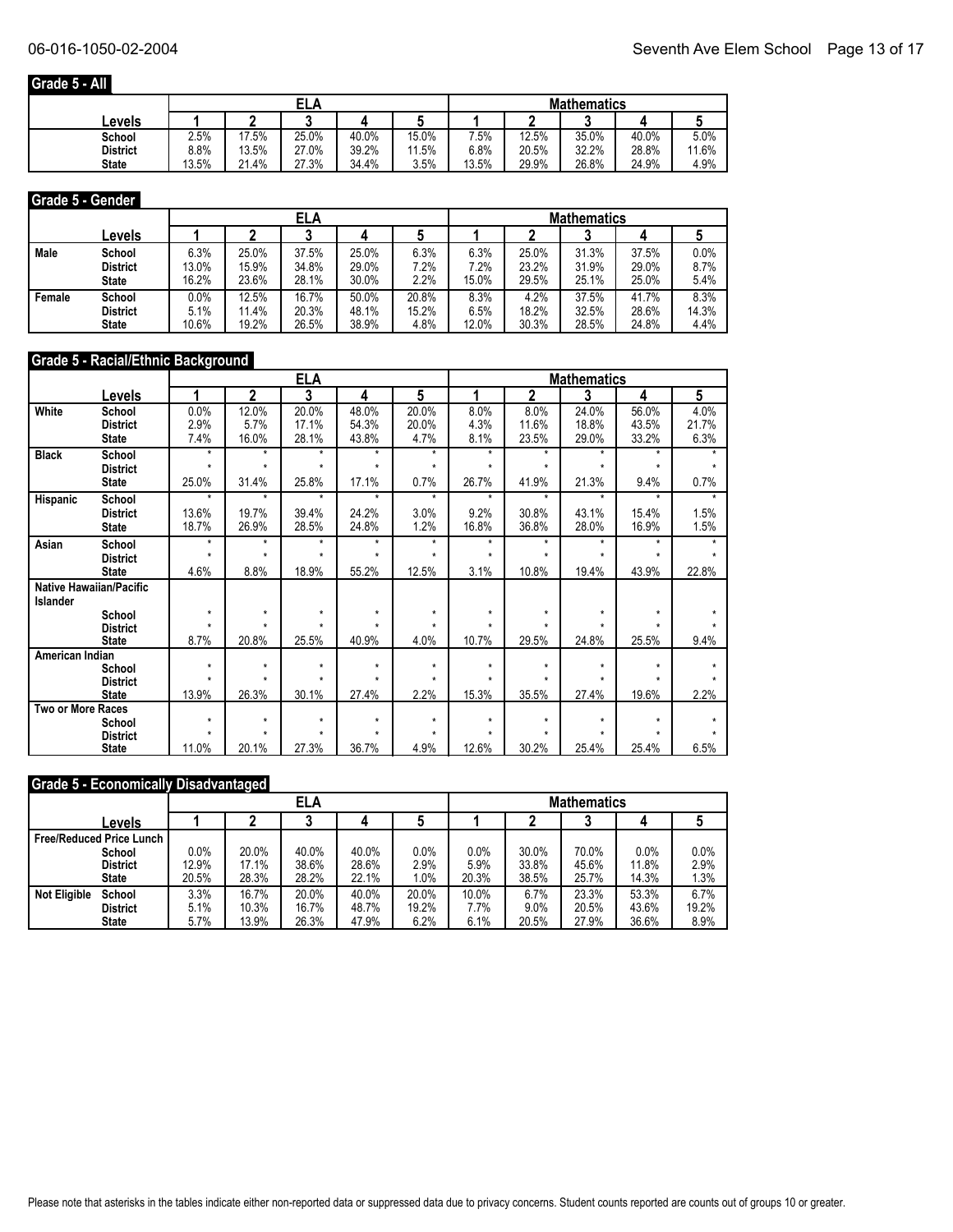## **Grade 6 - All**

|                 |         |       | ELA   |       |       |       |       |       | <b>Mathematics</b> |      |  |  |  |  |
|-----------------|---------|-------|-------|-------|-------|-------|-------|-------|--------------------|------|--|--|--|--|
| ∟evels          |         |       |       |       |       |       |       |       |                    |      |  |  |  |  |
| School          | $0.0\%$ | 10.3% | 17.9% | 43.6% | 28.2% | 5.1%  | 23.1% | 23.1% | 41.0%              | 7.7% |  |  |  |  |
| <b>District</b> | 6.0%    | 19.2% | 23.8% | 42.4% | 8.6%  | 8.6%  | 26.5% | 27.2% | 33.1%              | 4.6% |  |  |  |  |
| <b>State</b>    | 13.4%   | 20.7% | 31.0% | 30.4% | 4.6%  | 16.5% | 30.5% | 27.7% | 22.0%              | 3.3% |  |  |  |  |

#### **Grade 6 - Gender**

|        |                 |       | ELA   |       |       |       |         | <b>Mathematics</b> |       |       |         |  |  |
|--------|-----------------|-------|-------|-------|-------|-------|---------|--------------------|-------|-------|---------|--|--|
|        | Levels          |       |       |       |       |       |         |                    |       |       |         |  |  |
| Male   | School          | 0.0%  | 13.0% | 21.7% | 47.8% | 17.4% | 4.3%    | 17.4%              | 30.4% | 47.8% | $0.0\%$ |  |  |
|        | <b>District</b> | 8.0%  | 23.0% | 23.0% | 40.2% | 5.7%  | $8.0\%$ | 25.3%              | 25.3% | 36.8% | 4.6%    |  |  |
|        | <b>State</b>    | 17.1% | 23.8% | 31.2% | 25.2% | 2.8%  | 18.1%   | 30.2%              | 26.4% | 21.9% | 3.4%    |  |  |
| Female | School          | 0.0%  | 6.3%  | 12.5% | 37.5% | 43.8% | 6.3%    | 31.3%              | 12.5% | 31.3% | 18.8%   |  |  |
|        | <b>District</b> | 3.0%  | 13.5% | 24.1% | 43.6% | 12.0% | 9.0%    | 27.1%              | 28.6% | 27.1% | 4.5%    |  |  |
|        | <b>State</b>    | 9.5%  | 17.4% | 30.8% | 35.7% | 6.5%  | 14.8%   | 30.9%              | 29.0% | 22.1% | 3.2%    |  |  |

#### **Grade 6 - Racial/Ethnic Background**

|                   |                                |              | <b>ELA</b>              |                    |              |              |              | <b>Mathematics</b> |              |         |       |  |  |
|-------------------|--------------------------------|--------------|-------------------------|--------------------|--------------|--------------|--------------|--------------------|--------------|---------|-------|--|--|
|                   | Levels                         | 1            | $\overline{\mathbf{2}}$ | 3                  | 4            | 5            |              | 2                  | 3            | 4       | 5     |  |  |
| White             | School                         | 0.0%         | 12.5%                   | 16.7%              | 45.8%        | 25.0%        | 8.3%         | 16.7%              | 25.0%        | 37.5%   | 12.5% |  |  |
|                   | <b>District</b>                | 6.7%         | 8.1%                    | 16.2%              | 58.0%        | 9.4%         | 9.4%         | 13.5%              | 27.0%        | 40.5%   | 8.1%  |  |  |
|                   | <b>State</b>                   | 7.5%         | 15.3%                   | 31.6%              | 39.3%        | 6.4%         | 9.5%         | 24.8%              | 31.8%        | 29.9%   | 4.0%  |  |  |
| <b>Black</b>      | School                         | $\star$      | $\star$                 | $\star$            | $\star$      | $\star$      | $\star$      | $\star$            | $\star$      | $\star$ |       |  |  |
|                   | <b>District</b>                | $\star$      | $\star$                 | $\star$            | ÷            | $\star$      | $\star$      | $\star$            | $\star$      | $\star$ |       |  |  |
|                   | <b>State</b>                   | 25.5%        | 30.5%                   | 29.0%              | 14.0%        | 1.0%         | 33.3%        | 40.0%              | 19.3%        | 7.0%    | 0.4%  |  |  |
| Hispanic          | School                         | 0.0%         | 7.1%                    | 21.4%              | 35.7%        | 35.7%        | 0.0%         | 35.7%              | 21.4%        | 42.9%   | 0.0%  |  |  |
|                   | <b>District</b>                | 4.7%         | 34.4%                   | 29.7%              | 21.9%        | 9.4%         | 6.3%         | 42.2%              | 28.1%        | 23.4%   | 0.0%  |  |  |
|                   | <b>State</b>                   | 17.6%        | 26.0%                   | 32.8%              | 21.7%        | 1.9%         | 20.3%        | 37.8%              | 27.1%        | 13.8%   | 1.0%  |  |  |
| Asian             | School                         | $\star$      | $\star$                 | $\star$            | $\star$      | $\star$      | $\star$      | $\star$            | $\star$      | $\star$ |       |  |  |
|                   | <b>District</b>                | $\star$      | $\star$                 | $\star$            | ÷            | $\star$      | $\star$      | ÷                  | $\star$      | ÷       |       |  |  |
|                   | <b>State</b>                   | 4.5%         | 8.6%                    | 21.8%              | 49.4%        | 15.7%        | 4.1%         | 12.1%              | 20.9%        | 43.9%   | 19.1% |  |  |
|                   | <b>Native Hawaiian/Pacific</b> |              |                         |                    |              |              |              |                    |              |         |       |  |  |
| Islander          |                                |              |                         |                    |              |              |              |                    |              |         |       |  |  |
|                   | School                         | $\star$<br>٠ | $\star$<br>$\star$      | $\star$<br>$\star$ | $\star$<br>٠ | $\star$<br>٠ | $\star$<br>٠ | $\star$<br>٠       | $\star$<br>÷ | $\star$ |       |  |  |
|                   | <b>District</b>                |              |                         |                    |              |              |              |                    |              |         |       |  |  |
|                   | <b>State</b>                   | 3.3%         | 17.8%                   | 31.6%              | 34.9%        | 12.5%        | 11.3%        | 25.2%              | 22.5%        | 34.4%   | 6.6%  |  |  |
| American Indian   |                                | $\star$      | $\star$                 | $\star$            | $\star$      | $\star$      | $\star$      | $\star$            | $\star$      | ÷       |       |  |  |
|                   | School<br><b>District</b>      |              | $\star$                 |                    | ÷            | ÷            |              | $\star$            | ÷            | ÷       |       |  |  |
|                   | <b>State</b>                   | 13.8%        | 25.8%                   | 33.0%              | 24.1%        | 3.4%         | 16.0%        | 34.1%              | 30.7%        | 17.5%   | 1.7%  |  |  |
| Two or More Races |                                |              |                         |                    |              |              |              |                    |              |         |       |  |  |
|                   | School                         | $\star$      | $\star$                 | $\star$            | $\star$      | $\star$      | $\star$      | $\star$            | $\star$      | $\star$ |       |  |  |
|                   | <b>District</b>                | ٠            | $\star$                 | $\star$            | $\star$      | $\star$      | ٠            | $\star$            | $\star$      | $\star$ |       |  |  |
|                   | <b>State</b>                   | 12.5%        | 19.8%                   | 30.8%              | 31.7%        | 5.2%         | 16.6%        | 29.7%              | 27.3%        | 22.7%   | 3.7%  |  |  |

## **Grade 6 - Children with Disabilities**

|                 |       | ELA   |       |       |         | <b>Mathematics</b> |       |       |       |      |  |
|-----------------|-------|-------|-------|-------|---------|--------------------|-------|-------|-------|------|--|
| Levels          |       |       |       |       |         |                    |       |       |       |      |  |
| School          | 0.0%  | 30.0% | 30.0% | 40.0% | 0.0%    | 10.0%              | 50.0% | 20.0% | 20.0% | 0.0% |  |
| <b>District</b> | 16.7% | 27.8% | 27.8% | 27.8% | 0.0%    | 22.2%              | 41.7% | 16.7% | 19.4% | 0.0% |  |
| <b>State</b>    | 38.4% | 29.9% | 20.2% | 10.4% | $1.1\%$ | 40.2%              | 35.3% | 15.3% | 8.2%  | 1.1% |  |

#### **Grade 6 - Economically Disadvantaged**

|                                 |                 |         | <b>ELA</b> |       |       |       | <b>Mathematics</b> |       |       |       |       |  |
|---------------------------------|-----------------|---------|------------|-------|-------|-------|--------------------|-------|-------|-------|-------|--|
|                                 | Levels          |         | C<br>w     |       |       |       |                    |       | ≏     |       |       |  |
| <b>Free/Reduced Price Lunch</b> |                 |         |            |       |       |       |                    |       |       |       |       |  |
|                                 | School          | $0.0\%$ | 9.1%       | 36.4% | 36.4% | 18.2% | 0.0%               | 45.5% | 27.3% | 27.3% | 0.0%  |  |
|                                 | <b>District</b> | 9.0%    | 32.8%      | 29.9% | 22.4% | 6.0%  | 11.9%              | 40.3% | 26.9% | 19.4% | 1.5%  |  |
|                                 | State           | 20.2%   | 27.4%      | 31.7% | 19.2% | 1.6%  | 24.7%              | 38.1% | 24.8% | 11.7% | 0.7%  |  |
| <b>Not Eligible</b>             | School          | 0.0%    | 10.7%      | 10.7% | 46.4% | 32.1% | 7.1%               | 14.3% | 21.4% | 46.4% | 10.7% |  |
|                                 | <b>District</b> | 3.5%    | 8.3%       | 18.9% | 58.0% | 10.6% | 5.9%               | 15.4% | 27.2% | 43.8% | 7.1%  |  |
|                                 | <b>State</b>    | 5.9%    | 13.4%      | 30.2% | 42.5% | 8.0%  | 7.6%               | 22.3% | 30.8% | 33.3% | 6.1%  |  |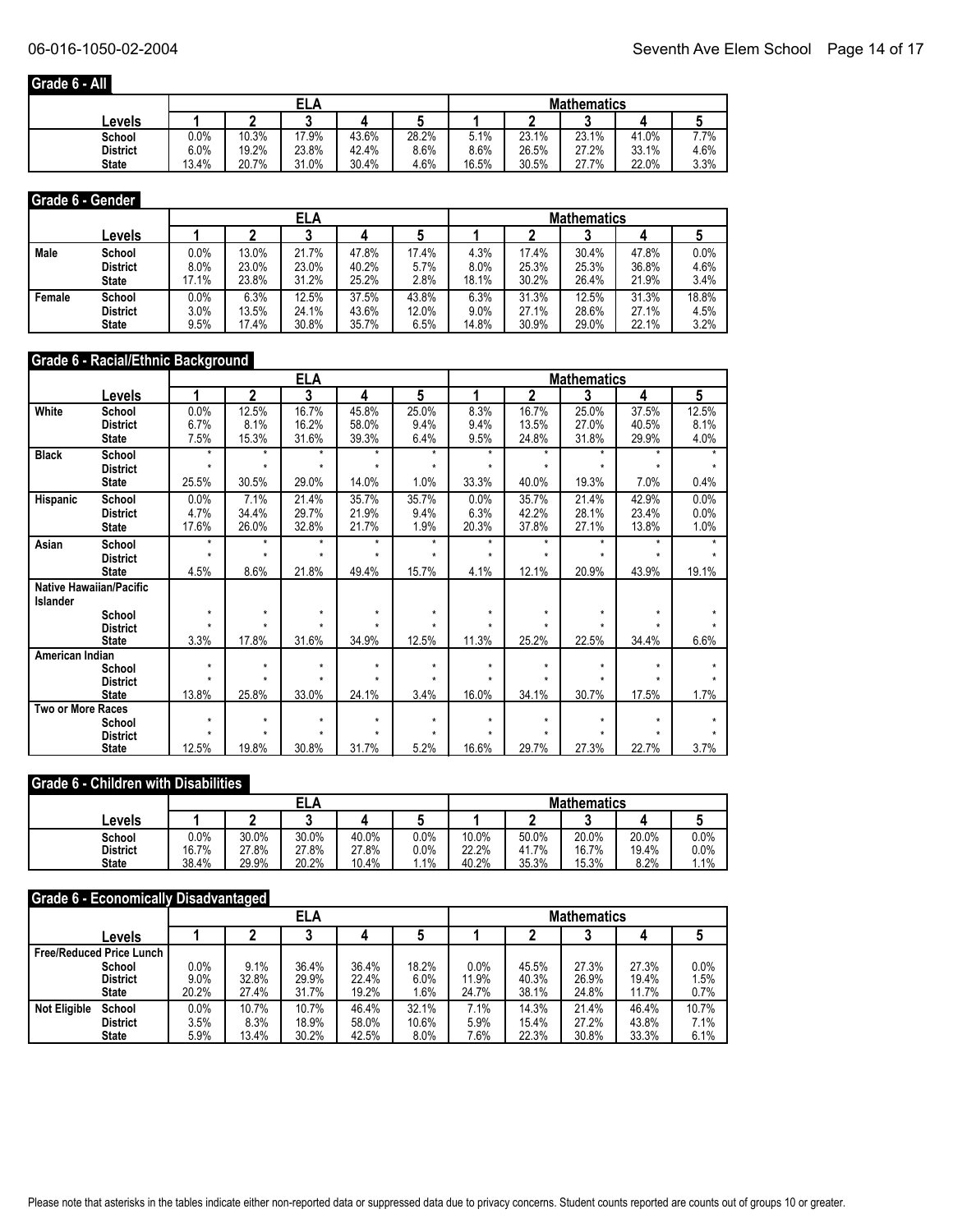## **MEAN ELA GROWTH PERCENTILE - IAR (Demographics)**

|              | All<br><b>Students</b> | Male       | Female     | White      | <b>Black</b> | <b>Hispanic</b> | Asian     | <b>Native</b><br>Hawaiian<br>/Pacific<br><b>Islander</b> | American<br>Indian | Two or<br>More<br>Races |
|--------------|------------------------|------------|------------|------------|--------------|-----------------|-----------|----------------------------------------------------------|--------------------|-------------------------|
| School       | 6,178                  | 2,874      | 3,304      | 3,751      | $\star$      | 1,801           |           | $\star$                                                  |                    | $\star$                 |
|              | 57.2%                  | 53.2%      | 61.2%      | 57.7%      | $\ast$       | 62.1%           |           | $\star$                                                  | *                  | $\star$                 |
| District     | 39,563                 | 20,204     | 19,359     | 20,211     | 1,021        | 16,185          | 630       | $\star$                                                  | *                  | 1,455                   |
|              | 56.1%                  | 53.0%      | 59.8%      | 56.3%      | 42.5%        | 57.2%           | 57.3%     |                                                          | $\star$            | 53.9%                   |
| <b>State</b> | 34,436,002             | 16,858,614 | 17,577,388 | 16,969,179 | 4,918,362    | 9,218,001       | 1,955,684 | 36,079                                                   | 87,750             | ,250,947                |
|              | 50.0%                  | 48.0%      | 52.0%      | 52.0%      | 44.2%        | 48.6%           | 56.8%     | 52.1%                                                    | 51.0%              | 50.2%                   |
|              |                        |            |            |            |              |                 |           |                                                          |                    |                         |

|                 | <b>MEAN ELA GROWTH PERCENTILE - IAR (Demographics Continued)</b> |                                        |                     |                      |                 |                |                            |          |  |  |
|-----------------|------------------------------------------------------------------|----------------------------------------|---------------------|----------------------|-----------------|----------------|----------------------------|----------|--|--|
|                 | <b>Children</b><br>with<br><b>Disabilities</b>                   | <b>Students</b><br>with<br><b>IEPs</b> | English<br>Learners | Low<br><b>Income</b> | <b>Homeless</b> | <b>Migrant</b> | Youth<br><b>In</b><br>Care | Military |  |  |
| School          | 1,387                                                            | 882                                    | $\star$             | 1,670                | $\star$         | $\star$        | $\star$                    | $\star$  |  |  |
|                 | 53.3%                                                            | 49.0%                                  | $\star$             | 57.6%                | $\star$         | $\star$        | $\star$                    | $\star$  |  |  |
| <b>District</b> | 8,988                                                            | 5,417                                  | 5,418               | 16,365               | $\star$         | $\star$        | $\star$                    | $\star$  |  |  |
|                 | 53.8%                                                            | 51.6%                                  | 56.4%               | 55.3%                | $\star$         | $\star$        | $\star$                    | $\star$  |  |  |
| <b>State</b>    | 5,320,447                                                        | 4,251,841                              | 3,610,517           | 16,700,374           | 561,126         | 4,217          | 135,773                    | 227,060  |  |  |
|                 | 44.8%                                                            | 44.0%                                  | 47.5%               | 47.4%                | 45.0%           | 46.3%          | 45.0%                      | 51.8%    |  |  |

|                 | MEAN MATH GROWTH PERCENTILE - IAR (Demographics) |            |            |            |              |                 |           |                                                                 |                    |                         |
|-----------------|--------------------------------------------------|------------|------------|------------|--------------|-----------------|-----------|-----------------------------------------------------------------|--------------------|-------------------------|
|                 | All<br><b>Students</b>                           | Male       | Female     | White      | <b>Black</b> | <b>Hispanic</b> | Asian     | <b>Native</b><br><b>Hawaiian</b><br>/Pacific<br><b>Islander</b> | American<br>Indian | Two or<br>More<br>Races |
| School          | 6,080                                            | 3,147      | 2,933      | 3,427      | ×            | 1,718           | $\star$   |                                                                 |                    | $\star$                 |
|                 | 56.3%                                            | 58.3%      | 54.3%      | 52.7%      | $\star$      | 59.2%           |           | $\star$                                                         |                    | $\star$                 |
| <b>District</b> | 39,483                                           | 21,110     | 18,373     | 19,632     | 1,135        | 16,251          | 824       | $\star$                                                         | *                  | 1,584                   |
|                 | 55.5%                                            | 54.8%      | 56.4%      | 54.4%      | 47.3%        | 56.8%           | 68.7%     | $\star$                                                         | $\star$            | 58.7%                   |
| <b>State</b>    | 34,398,237                                       | 17,447,932 | 16,950,305 | 16,648,245 | 4,973,451    | 9,429,512       | 1,993,616 | 36,792                                                          | 85,698             | ,230,923                |
|                 | 50.0%                                            | 49.8%      | 50.2%      | 51.2%      | 44.9%        | 49.6%           | 57.6%     | 53.0%                                                           | 49.8%              | 49.6%                   |

| MEAN MATH GROWTH PERCENTILE - IAR (Demographics Continued) |                                                |                                        |                     |               |                 |         |                     |          |  |
|------------------------------------------------------------|------------------------------------------------|----------------------------------------|---------------------|---------------|-----------------|---------|---------------------|----------|--|
|                                                            | <b>Children</b><br>with<br><b>Disabilities</b> | <b>Students</b><br>with<br><b>IEPs</b> | English<br>Learners | Low<br>Income | <b>Homeless</b> | Migrant | Youth<br>In<br>Care | Military |  |
| School                                                     | 1,306                                          | 868                                    | $\star$             | 1,642         | $\star$         | $\star$ | $\star$             | $\star$  |  |
|                                                            | 50.2%                                          | 48.2%                                  | $\star$             | 56.6%         | $\star$         | $\star$ | $\star$             | $\star$  |  |
| <b>District</b>                                            | 8,662                                          | 4,928                                  | 5,842               | 16,989        | $\star$         | $\star$ | $\star$             | $\star$  |  |
|                                                            | 51.9%                                          | 47.4%                                  | 58.4%               | 56.4%         | $\star$         | $\star$ | $\star$             | $\star$  |  |
| <b>State</b>                                               | 5,444,848                                      | 4,321,159                              | 3,784,450           | 16,893,984    | 561,235         | 4,985   | 136,522             | 221,886  |  |
|                                                            | 46.1%                                          | 44.9%                                  | 48.9%               | 47.9%         | 45.1%           | 47.0%   | 45.7%               | 50.6%    |  |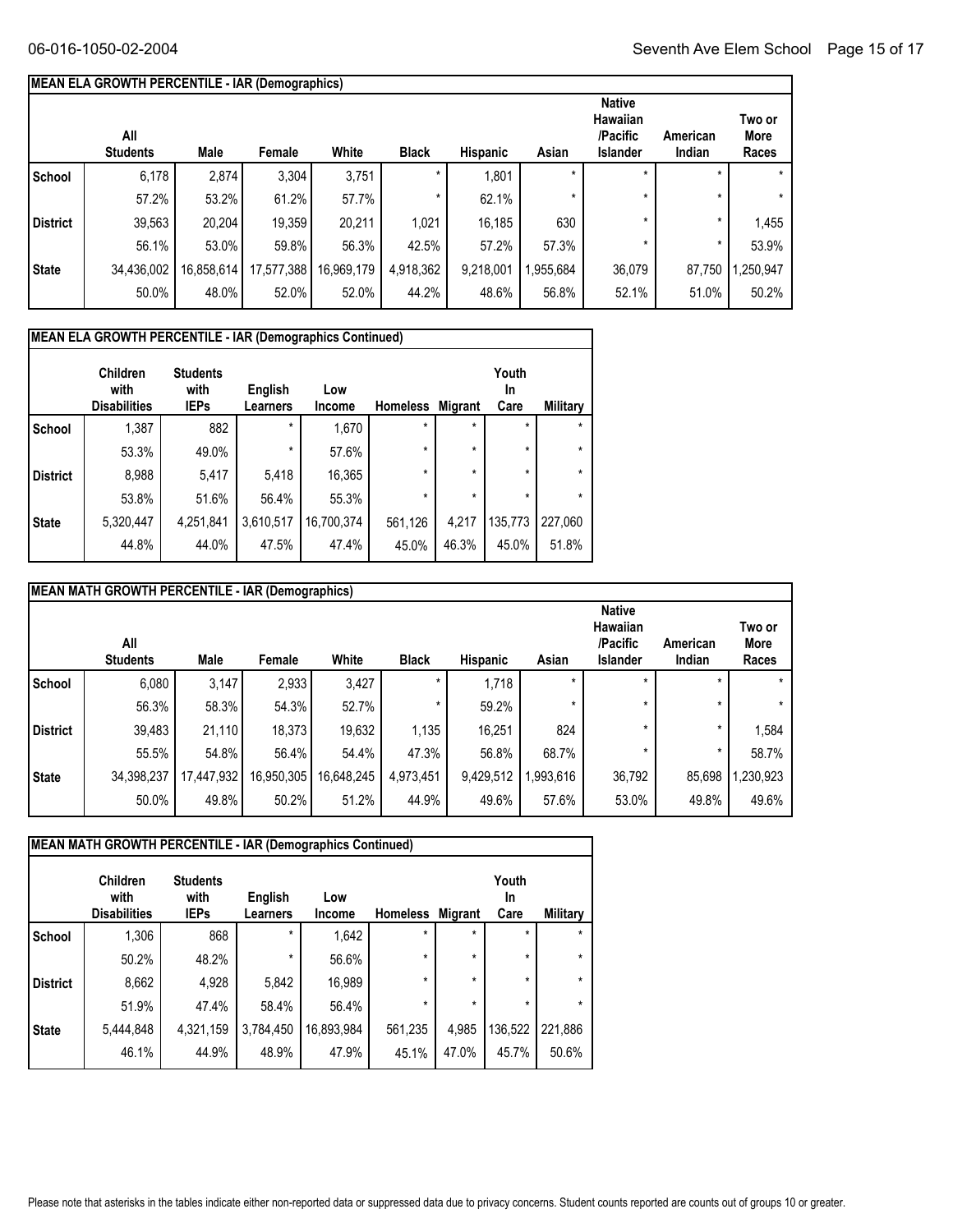#### **Illinois Science Assessment (ISA)**

The ISA performance levels indicate students' understanding of the Illinois Learning Standards in science for their grade level. There are two performance levels for the ISA, Proficient and Not Proficient, with different threshold scores for each grade-level test.

Level 1 - Not Proficient Level 2 - Proficient

Scale Score Needed to be Proficient (out of 200-400 Scale Score Range) Grade 5 - 296 Grade 8 - 293 High School - 307

|                 | <b>ISA PROFICIENCY (Demographics)</b> |         |         |         |              |          |         |                                              |                             |                         |
|-----------------|---------------------------------------|---------|---------|---------|--------------|----------|---------|----------------------------------------------|-----------------------------|-------------------------|
|                 | All<br><b>Students</b>                | Male    | Female  | White   | <b>Black</b> | Hispanic | Asian   | <b>Native</b><br><b>Hawaiian</b><br>Islander | /Pacific American<br>Indian | Two or<br>More<br>Races |
| <b>School</b>   | 28                                    | 13      | 15      | 19      | $\star$      | $\star$  | $\star$ | *                                            | $\star$                     |                         |
|                 | 70.0%                                 | 81.3%   | 62.5%   | 76.0%   | $\star$      | $\star$  | $\star$ | $\star$                                      | $\star$                     | $\star$                 |
| <b>District</b> | 172                                   | 88      | 84      | 110     | $\star$      | 50       | $\star$ | $\star$                                      | $\star$                     | $\star$                 |
|                 | 60.6%                                 | 59.1%   | 62.2%   | 75.9%   | *            | 43.1%    | $\star$ | $\star$                                      | $\star$                     | $\star$                 |
| <b>State</b>    | 207,539                               | 105,167 | 102,372 | 124.742 | 15,550       | 42.091   | 16,042  | 252                                          | 465                         | 8,397                   |
|                 | 48.7%                                 | 48.5%   | 48.9%   | 61.4%   | 22.7%        | 36.2%    | 72.6%   | 55.8%                                        | 41.5%                       | 53.3%                   |
|                 |                                       |         |         |         |              |          |         |                                              |                             |                         |

|                 | <b>ISA PROFICIENCY (Demographics Continued)</b> |                                        |                            |               |                 |                |                     |          |  |
|-----------------|-------------------------------------------------|----------------------------------------|----------------------------|---------------|-----------------|----------------|---------------------|----------|--|
|                 | Children<br>with<br><b>Disabilities</b>         | <b>Students</b><br>with<br><b>IEPs</b> | English<br><b>Learners</b> | Low<br>Income | <b>Homeless</b> | <b>Migrant</b> | Youth<br>In<br>Care | Military |  |
| <b>School</b>   | $\star$                                         | $\star$                                | $\star$                    | 8             | $\star$         | $\star$        | $\star$             | $\star$  |  |
|                 | $\star$                                         | $\star$                                | $\star$                    | 72.7%         | $\star$         | $\star$        | $\star$             | *        |  |
| <b>District</b> | 38                                              | 16                                     | 8                          | 52            | $\star$         | $\star$        | $\star$             | *        |  |
|                 | 51.9%                                           | 35.1%                                  | 19.5%                      | 42.6%         | $\star$         | $\star$        | $\star$             | *        |  |
| <b>State</b>    | 17,956                                          | 9,888                                  | 6,160                      | 68,351        | 1,784           | 10             | 405                 | 1,364    |  |
|                 | 25.2%                                           | 17.5%                                  | 15.7%                      | 33.2%         | 21.9%           | 14.7%          | 22.6%               | 50.5%    |  |